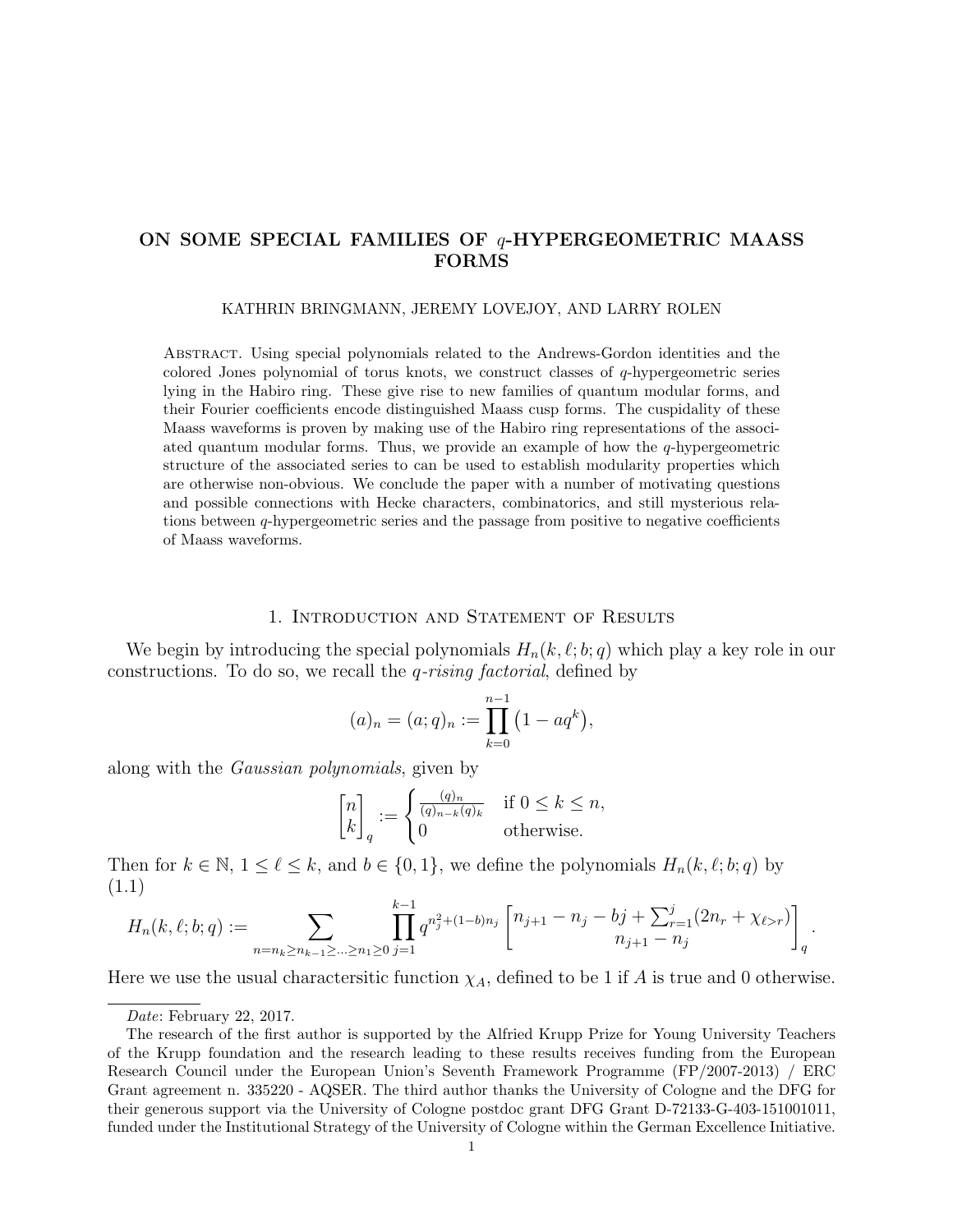These polynomials occurred explicitly (in the case  $b = 1$ ) in recent work on torus knots [\[7\]](#page-18-0), and they can also be related to generating functions for the partitions occurring in Gordon's generalization of the Rogers-Ramanujan identities [\[15\]](#page-18-1). To describe the latter, let  $G_{k,i,i',L}(q)$ be the generating function for partitions of the form

(1.2) 
$$
\sum_{j=1}^{L-1} j f_j,
$$

with  $f_1 \leq i-1$ ,  $f_{L-1} \leq i'-1$ , and  $f_i + f_{i+1} \leq k$  for  $1 \leq k \leq L-2$ . Using the fact that  $\lceil n \rceil$ k 1  $q^{-1}$  $=q^{-k(n-k)}\begin{bmatrix}n\\l_k\end{bmatrix}$ k 1 q ,

making some judicious changes of variable and comparing with Theorem 5 of [\[15\]](#page-18-1), it can be shown that

<span id="page-1-3"></span>(1.3) 
$$
H_n(k, \ell; b, q^{-1}) = q^{(k-1)bn - 2(k-1)\binom{n+1}{2}} G_{k-1, \ell, k, 2n - b + 1}(q).
$$

In the context of torus knots, the n-th coefficient in Habiro's cyclotomic expansion of the colored Jones polynomial of the left-handed torus knot  $T(2, 2k + 1)$  was shown in [\[7\]](#page-18-0) to be  $q^{n+1-k}H_{n+1}(k,1;1;q)$ , and the general  $H_n(k,\ell;1;q)$  were used to construct a class of q-hypergeometric series with interesting behavior both at roots of unity and inside the unit circle. As we shall see shortly, this is the heart of the quantum modular phenomenon; the reader is also referred to [\[7\]](#page-18-0) for more details.

In this paper, we consider classes of  $q$ -hypergeometric Maass cusp forms constructed from the polynomials  $H_n(k, \ell; b; q)$ . These functions, denoted by  $F_j(k, \ell; q)$   $(j \in \{1, 2, 3, 4\})$ , are defined as follows: $<sup>1</sup>$  $<sup>1</sup>$  $<sup>1</sup>$ </sup>

<span id="page-1-4"></span>
$$
F_1(k, \ell; q) := \sum_{n \ge 0} (q)_n (-1)^n q^{\binom{n+1}{2}} H_n(k, \ell; 0; q),
$$
  
\n
$$
F_2(k, \ell; q) := \sum_{n \ge 0} (q^2; q^2)_n (-1)^n H_n(k, \ell; 0; q),
$$
  
\n
$$
F_3(k, \ell; q) := \sum_{n \ge 1} (q)_{n-1} (-1)^n q^{\binom{n+1}{2}} H_n(k, \ell; 1; q),
$$
  
\n
$$
F_4(k, \ell; q) := \sum_{n \ge 1} (-1)_n (q)_{n-1} (-q)^n H_n(k, \ell; 1; q).
$$

Note that when  $k = 1$  the polynomials in  $(1.1)$  are identically 1, and so the above contain two celebrated q-series of Andrews, Dyson, and Hickerson [\[4\]](#page-18-2) as special cases. Namely, we have

<span id="page-1-1"></span>(1.5) 
$$
2F_2(1, 1; q) = \sigma(q^2)
$$

and

<span id="page-1-2"></span>(1.6) 
$$
F_4(1, 1; q) = -\sigma^*(-q),
$$

<span id="page-1-0"></span><sup>&</sup>lt;sup>1</sup>Note that  $F_2(k, \ell; q)$  has a convergence issue, which we overcome by averaging over the even and odd partial sums with respect to n.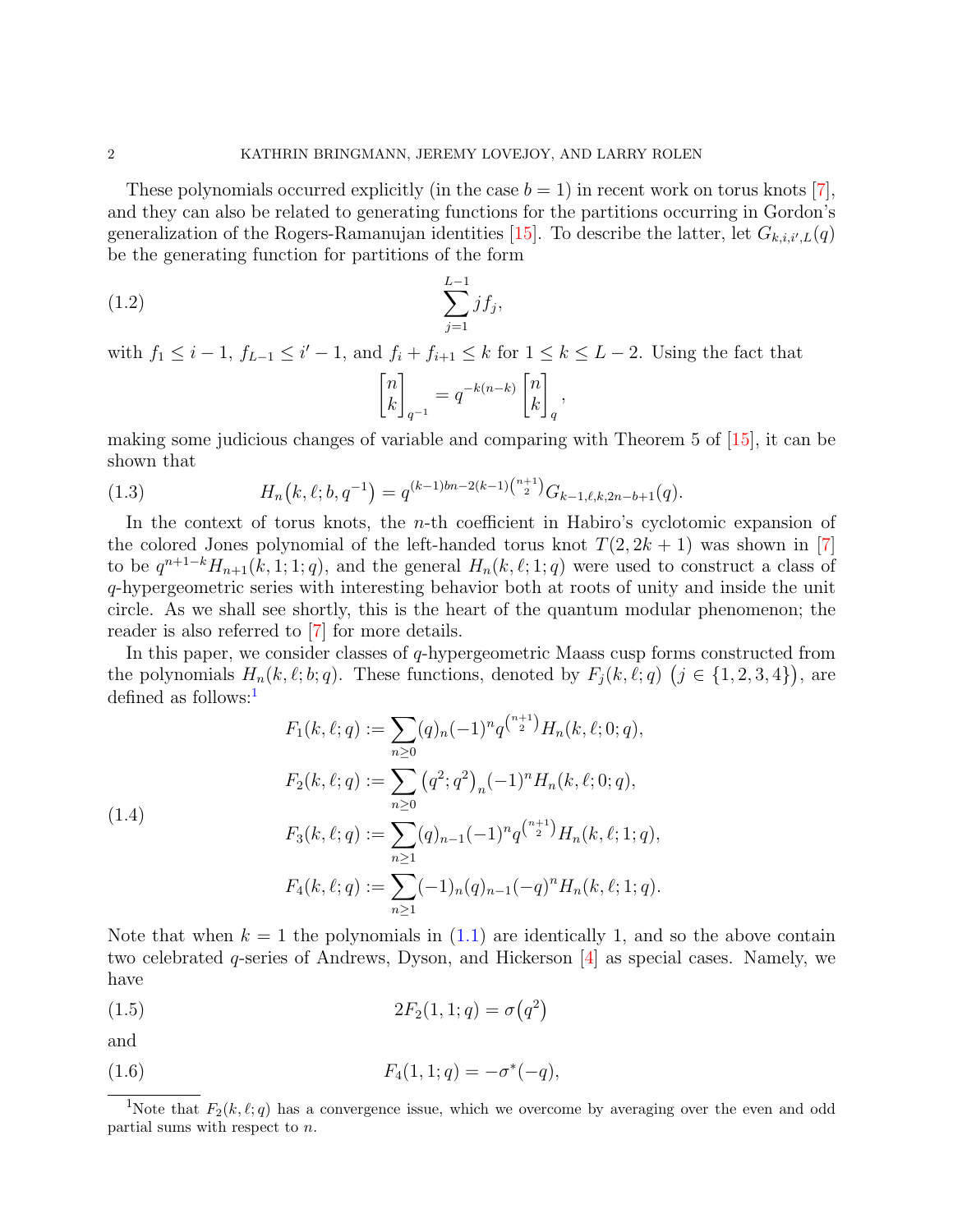where

<span id="page-2-0"></span>(1.7) 
$$
\sigma(q) := \sum_{n\geq 0} \frac{q^{\binom{n+1}{2}}}{(-q)_n}
$$

<span id="page-2-2"></span>(1.8) 
$$
= 1 + \sum_{n\geq 0} (-1)^n q^{n+1} (q)_n
$$

<span id="page-2-4"></span>(1.9) 
$$
=2\sum_{n\geq 0}(-1)^n(q)_n,
$$

<span id="page-2-1"></span>(1.10) 
$$
\sigma^*(q) := 2 \sum_{n \ge 1} \frac{(-1)^n q^{n^2}}{(q;q^2)_n}
$$

<span id="page-2-3"></span>(1.11) 
$$
= -2 \sum_{n\geq 0} q^{n+1} (q^2; q^2)_n.
$$

The definitions in [\(1.7\)](#page-2-0) and [\(1.10\)](#page-2-1) are the original definitions of Andrews, Dyson, and Hickerson, while the identities  $(1.8)$  and  $(1.11)$  were established by Cohen [\[6\]](#page-18-3), and  $(1.9)$  follows easily. The function  $\sigma$  was first considered in Ramanujan's "Lost" notebook (see [\[2\]](#page-18-4)). Andrews, Dyson, and Hickerson showed [\[4\]](#page-18-2) that this series satisfies several striking and beautiful properties, and in particular that if  $\sigma(q) = \sum_{n\geq 0} S(n)q^n$ , then  $\limsup |S(n)| = \infty$ but  $S(n) = 0$  for infinitely many n. Their proof is closely related to indefinite theta series representations of  $\sigma$ , such as:

$$
\sigma(q) = \sum_{\substack{n \geq 0 \\ |\nu| \leq n}} (-1)^{n+\nu} q^{\frac{n(3n+1)}{2} - \nu^2} \left(1 - q^{2n+1}\right).
$$

The coefficients of  $\sigma^*(q)$  have the same properties.

Subsequently Cohen  $[6]$  showed how to nicely package the *q*-series of Andrews, Dyson, and Hickerson within a single modular object. Namely, he proved that if coefficients  $\{T(n)\}_{n\in\text{1+24}\mathbb{Z}}$ are defined by

<span id="page-2-5"></span>(1.12) 
$$
\sigma(q^{24}) = \sum_{n\geq 0} T(n)q^{n-1}, \qquad \sigma^*(q^{24}) = \sum_{n<0} T(n)q^{1-n},
$$

then the  $T(n)$  are the Fourier coefficients of a Maass waveform. The definitions of Maass waveforms and the details of this construction are reviewed in Section [2.2.](#page-5-0) In this paper, we show that the functions  $F_i (k, \ell; q)$  have a similar connection to Maass waveforms, and by  $(1.5)$  and  $(1.6)$  may thus be considered as a q-hypergeometric framework containing the examples of Andrews, Dyson, and Hickerson and Cohen.

In what follows, we let f be a Maass waveform with eigenvalue  $1/4$  (under the hyperbolic Laplacian  $\Delta$ ) on a congruence subgroup of  $SL_2(\mathbb{Z})$  (and with a possible multiplier), which is cuspidal at i∞. If the Fourier expansion of f is given, as in Lemma [2.3,](#page-6-0) by  $(\tau = u + iv)$ 

$$
f(\tau) = v^{\frac{1}{2}} \sum_{n \neq 0} A(n) K_0\left(\frac{2\pi |n|v}{N}\right) e\left(\frac{nu}{N}\right),
$$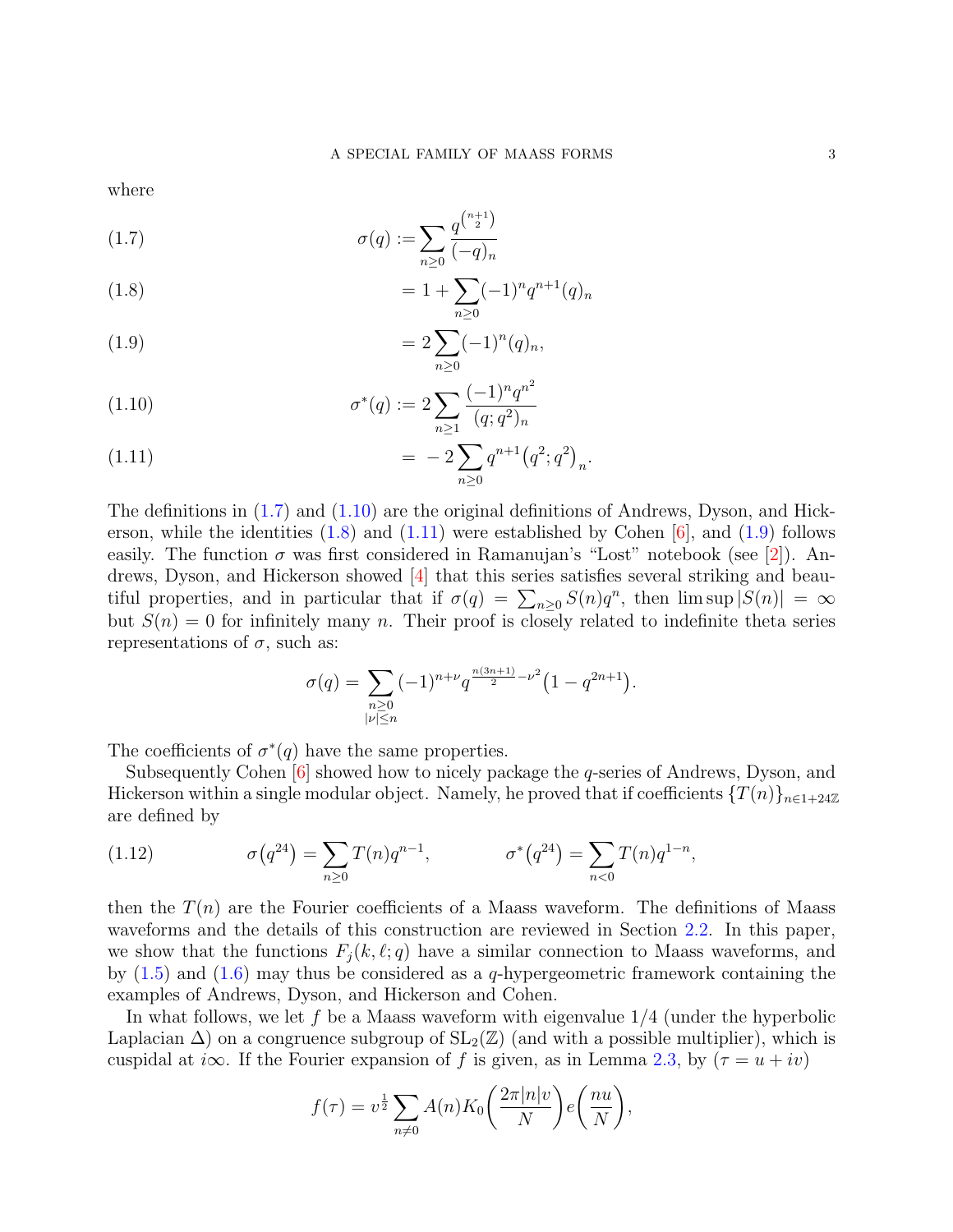where  $e(w) := e^{2\pi i w}$ , then the q-series associated to the positive coefficients of f is defined by

(1.13) 
$$
f^+(\tau) := \sum_{n>0} A(n) q^{\frac{n}{N}}.
$$

We remark in passing that such a map from Maass forms to q-series was studied extensively by Lewis and Zagier  $[10, 11]$  $[10, 11]$ , and, as we shall see, was used by Zagier  $[18]$  to show that such functions are quantum modular forms. Such a construction is also closely related to the study of automorphic distributions in [\[14\]](#page-18-8).

<span id="page-3-0"></span>**Theorem 1.1.** For any  $k, \ell \in \mathbb{N}$ , with  $1 \leq \ell \leq k$ , and  $j \in \{1, 2, 3, 4\}$ , there exists a Maass cusp form  $G_{j,k,\ell}$  with eigenvalue 1/4 for some congruence subgroup of  $SL_2(\mathbb{Z})$ , such that

<span id="page-3-1"></span>
$$
G_{j,k,\ell}^+(\tau) = q^{\alpha} F_j(k,\ell;q^d)
$$

for some  $\alpha \in \mathbb{Q}$ , where  $d = 1$  if  $j \in \{1,3\}$  and  $d = 2$  if  $j \in \{2,4\}$ .

*Remark.* The cuspidality of the Maass waveform  $G_{j,k,\ell}$  is far from obvious. Indeed, the authors are aware of only two approaches to prove such a result: either to explicitly write down representations for the  $G_{i,k,\ell}$  in terms of Hecke characters (which we suspect exist, but which we were unable to identify), or, as we show below, to use the  $q$ -hypergeometric representations of the  $F_i$  directly. This connection, which was hinted at for certain examples in  $[12]$ , utilizes q-hypergeometric series to deduce modularity properties in an essential way.

The proof of Theorem [1.1](#page-3-0) relies on the Bailey pair machinery and important results of Zwegers [\[19\]](#page-18-10) giving modular completions for indefinite theta functions of a general shape. In particular, this family of indefinite theta functions naturally describes the behavior of functions studied by many others in the literature, as described in a recent proof of Krauel, Woodbury, and the second author [\[9\]](#page-18-11) of unifying conjectures of Li, Ngo, and Rhoades [\[12\]](#page-18-9). The indefinite theta functions considered here are given for  $M \in \mathbb{N}_{\geq 2}$  and vectors  $a =$  $(a_1, a_2) \in \mathbb{Q}^2$  and  $b = (b_1, b_2) \in \mathbb{Q}^2$  such that  $a_1 \pm a_2 \notin \mathbb{Z}$ :  $(1.14)$ 

<span id="page-3-3"></span>
$$
S_{a,b;M}(\tau) :=
$$
  

$$
\left(\sum_{n \pm \nu \ge -[a_1 \pm a_2]} + \sum_{n \pm \nu < -[a_1 \pm a_2]} \right) e\left((M+1)b_1n - (M-1)b_2\nu\right) q^{\frac{1}{2}\left((M+1)(n+a_1)^2 - (M-1)(\nu+a_2)^2\right)}.
$$

The next theorem states conditions under which  $S_{a,b,M}$  is the image of a Maass waveform under the map defined in [\(1.13\)](#page-3-1). The definitions of  $\gamma_M$ , the equivalence relation  $\sim$ , and the operation <sup>∗</sup> are given in Section [2.3.](#page-7-0)

<span id="page-3-2"></span>**Theorem 1.2.** Suppose that  $a, b \in \mathbb{Q}^2$  with  $a \neq 0$ ,  $a_1 \pm a_2 \notin \mathbb{Z}$ ,  $M \in \mathbb{N}_{\geq 2}$ , and  $(\gamma_M a, \gamma_M b) \sim$  $(a, b)$  or both  $(\gamma_M a, \gamma_M b) \sim (a^*, b^*)$  and  $(\gamma_M a^*, \gamma_M b^*) \sim (a, b)$  hold. Then  $S_{a, b; M} = F^+$  for a Maass waveform F of eigenvalue 1/4 on a congruence subgroup of  $SL_2(\mathbb{Z})$ .

Remark. The family of q-series  $F_j$  in Theorem [1.1](#page-3-0) are all specializations of the series  $S_{a,b;M}$ . We note that although all of the functions  $F_j$  are cusp forms, for a general Maass form F in Theorem [1.2](#page-3-2) this is not always true. For example, the function  $W_1$  considered in Theorem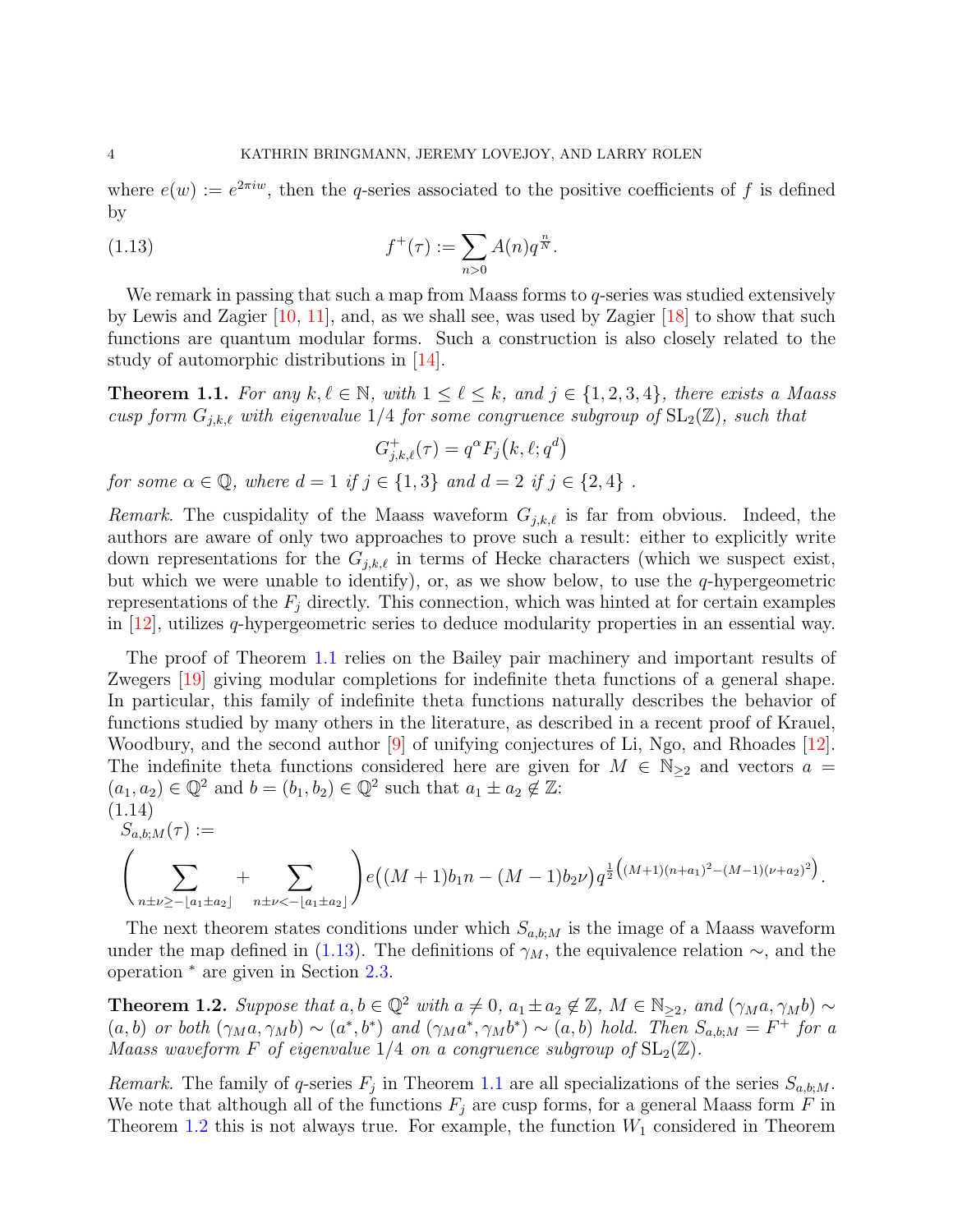2.1 of  $[12]$  is shown not to be a cusp form, and using Theorem 4.2 and  $(4.4)$  one can easily check that the function  $W_1$  fits into the family  $S_{a,b;M}$ .

In addition to the relations of the q-series  $F_j$  to Maass forms, following Zagier's work, we find that these functions are instances of so-called quantum modular forms [\[18\]](#page-18-7). These new types of modular objects, which are reviewed in Section [2.4,](#page-9-0) are connected to many important combinatorial generating functions, knot and 3-manifold invariants, and are intimately tied to the important volume conjecture for hyperbolic knots. Roughly speaking, a quantum modular *form* is a function which is defined on a subset of  $\mathbb{Q}$  and whose failure to transform modularly is described by a particularly "nice" function. (See Definition [2.7.](#page-9-1)) Viewed from a general modularity framework, the generating function of the set of positive coefficients of a Maass form automatically has quantum modular transformations when considered as (possibly divergent) asymptotic expansions. The situation becomes much nicer when, as happens for σ and σ ∗ , q-hypergeometric representations can be furnished which show convergence at various roots of unity (as the series specialize to finite sums of roots of unity). This quantum modularity result, as well as the relation of the associated quantum modular forms to the cuspidality of the Maass form is described in Theorem [2.8.](#page-10-0) In particular, if such a q-series is an element of the Habiro ring, which essentially means that it can be written as

$$
\sum_{n\geq 0} a_n(q)(q)_n
$$

for polynomials  $a_n(q) \in \mathbb{Z}[q]$ , then it is apparent that it converges at all roots of unity q, and hence the associated Maass form is cuspidal. This observation, combined with Zagier's ideas, yields the following corollary (the definitions of quantum modular forms and related terms are given in Section [2.4\)](#page-9-0).

<span id="page-4-2"></span>**Theorem 1.3.** For any choice of j, k,  $\ell$  as in Theorem [1.1,](#page-3-0) the functions  $F_{j,k,\ell}$  are quantum modular forms of weight 1 on a congruence subgroup with quantum set  $\mathbb{P}^1(\mathbb{Q})$ . Moreover, the cocycles  $r_{\gamma}$ , defined in [\(2.7\)](#page-9-1), are real-analytic on  $\mathbb{R} \setminus {\gamma^{-1}}_{i\infty}$ .

The paper is organized as follows. In Section [2,](#page-4-0) we recall the basic preliminaries and definitions needed for the proofs and explicit formulations of the main theorems, which are then proven in Section [3.](#page-12-0) As mentioned above, the main tools are the Bailey pair method, work of Zwegers in [\[19\]](#page-18-10), and ideas from Zagier's seminal paper on quantum modular forms [\[18\]](#page-18-7). We conclude in Section [4](#page-16-0) with further commentary on related questions and possible future work.

### 2. Preliminaries

<span id="page-4-0"></span>2.1. **Bailey pairs.** In this subsection, we briefly recall the Bailey pair machinery, which is a powerful tool for connecting  $q$ -hypergeometric series with series such as indefinite theta functions. The basic input of this method is a *Bailey pair* relative to a, which is a pair of sequences  $(\alpha_n, \beta_n)_{n>0}$  satisfying

<span id="page-4-1"></span>
$$
\beta_n = \sum_{k=0}^n \frac{\alpha_k}{(q)_{n-k}(aq)_{n+k}}.
$$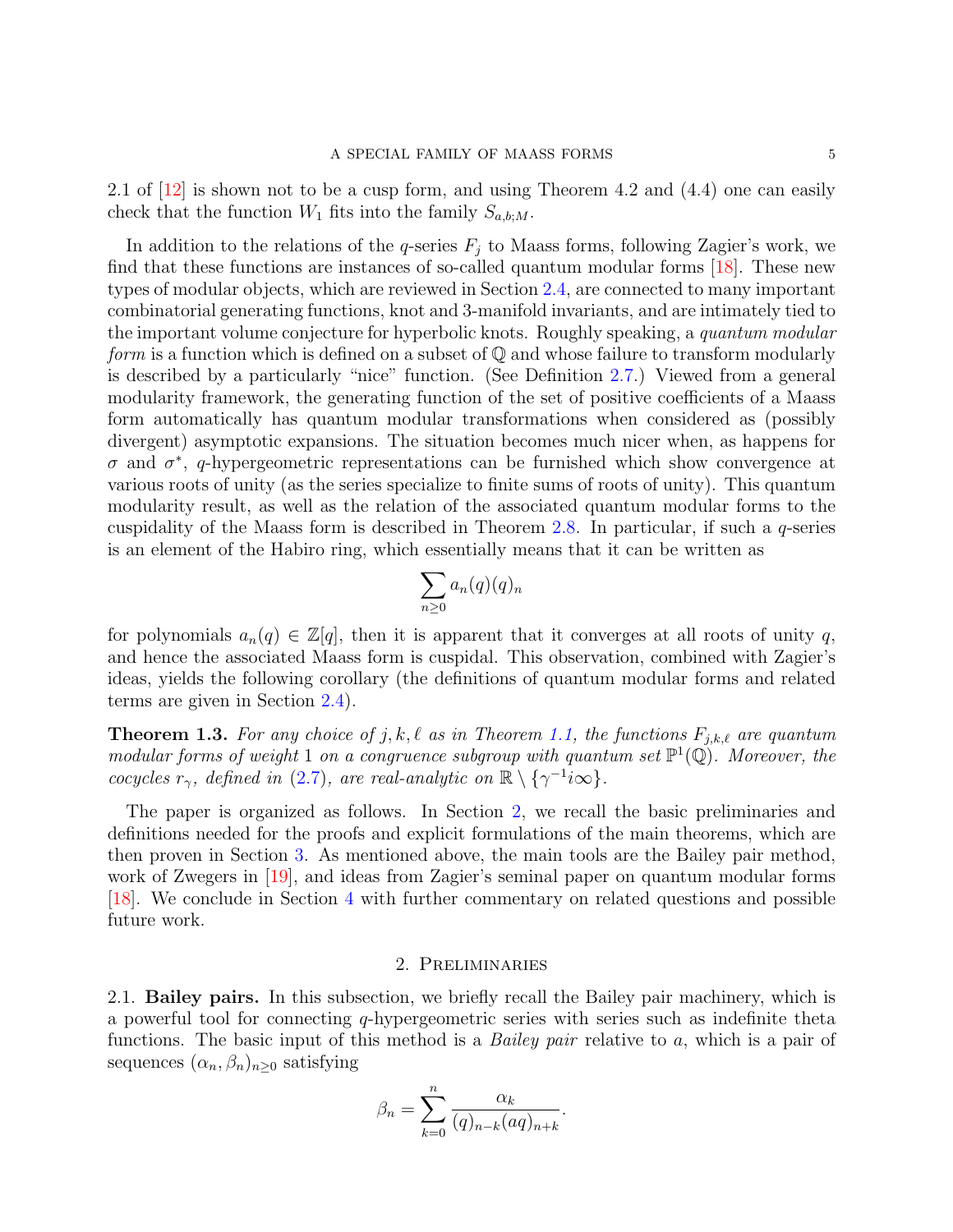Bailey's lemma then provides a framework for proving many q-series identities. For our purposes, we need only a limiting form, which says that if  $(\alpha_n, \beta_n)$  is a Bailey pair relative to a, then, provided both sums converge, we have the identity

$$
(2.1) \qquad \sum_{n\geq 0} (\rho_1)_n (\rho_2)_n \left(\frac{aq}{\rho_1 \rho_2}\right)^n \beta_n = \frac{\left(\frac{aq}{\rho_1}\right)_{\infty} \left(\frac{aq}{\rho_2}\right)_{\infty}}{(aq)_{\infty} \left(\frac{aq}{\rho_1 \rho_2}\right)_{\infty}} \sum_{n\geq 0} \frac{(\rho_1)_n (\rho_2)_n \left(\frac{aq}{\rho_1 \rho_2}\right)^n}{\left(\frac{aq}{\rho_1}\right)_n \left(\frac{aq}{\rho_2}\right)_n} \alpha_n.
$$

For more on Bailey pairs and Bailey's lemma, see [\[1,](#page-18-12) [3,](#page-18-13) [16\]](#page-18-14).

We record four special cases of  $(2.1)$  for later use.

**Lemma 2.1.** The following are identities are true, provided that both sides converge. If  $(\alpha_n, \beta_n)$  is a Bailey pair relative to 1, then

<span id="page-5-1"></span>(2.2) 
$$
\sum_{n\geq 1} (-1)^n (q)_{n-1} q^{\binom{n+1}{2}} \beta_n = \sum_{n\geq 1} \frac{(-1)^n q^{\binom{n+1}{2}}}{1 - q^n} \alpha_n,
$$

<span id="page-5-2"></span>(2.3) 
$$
\sum_{n\geq 1} (q^2;q^2)_{n-1}(-q)^n \beta_n = \sum_{n\geq 1} \frac{(-q)^n}{1-q^{2n}} \alpha_n,
$$

and if  $(\alpha_n, \beta_n)$  is a Bailey pair relative to q, then

<span id="page-5-3"></span>(2.4) 
$$
\sum_{n\geq 0} (-1)^n (q)_n q^{\binom{n+1}{2}} \beta_n = (1-q) \sum_{n\geq 0} (-1)^n q^{\binom{n+1}{2}} \alpha_n,
$$

<span id="page-5-4"></span>(2.5) 
$$
\sum_{n\geq 0} (q^2;q^2)_n (-1)^n \beta_n = \frac{1-q}{2} \sum_{n\geq 0} (-1)^n \alpha_n.
$$

*Proof.* For the first two we set  $a = 1$  in [\(2.1\)](#page-4-1), take the derivative  $\frac{d}{d\rho_1}\Big|_{\rho_1=1}$ , and let  $\rho_2 \to \infty$ or  $\rho_2 = -1$ . For the second two we set  $a = q$ ,  $\rho_1 = q$ , and let  $\rho_2 \rightarrow \infty$  and  $\rho_2 = -q$ , respectively.  $\square$ 

<span id="page-5-0"></span>2.2. Maass waveforms and Cohen's example. We now recall the basic definitions and facts from the theory of Maass waveforms. The interested reader is also referred to [\[5,](#page-18-15) [8\]](#page-18-16) for more details. Maass waveforms, or simply Maass forms, are functions on H which transform like modular functions but instead of being meromorphic are eigenfunctions of the hyperbolic Laplacian. For  $\tau = u + iv \in \mathbb{H}$  (with  $u, v \in \mathbb{R}$ ), this operator is defined by

$$
\Delta := -v^2 \bigg( \frac{\partial^2}{\partial u^2} + \frac{\partial^2}{\partial v^2} \bigg).
$$

We also require the fact that any translation invariant function  $f$ , namely a function satisfying  $f(\tau + 1) = f(\tau)$ , has a Fourier expansion at infinity of the form

$$
f(\tau) = \sum_{n \in \mathbb{Z}} a_f(v; n) e(nu),
$$

where

$$
a_f(v; n) := \int_0^1 f(t + iv)e(-nt)dt.
$$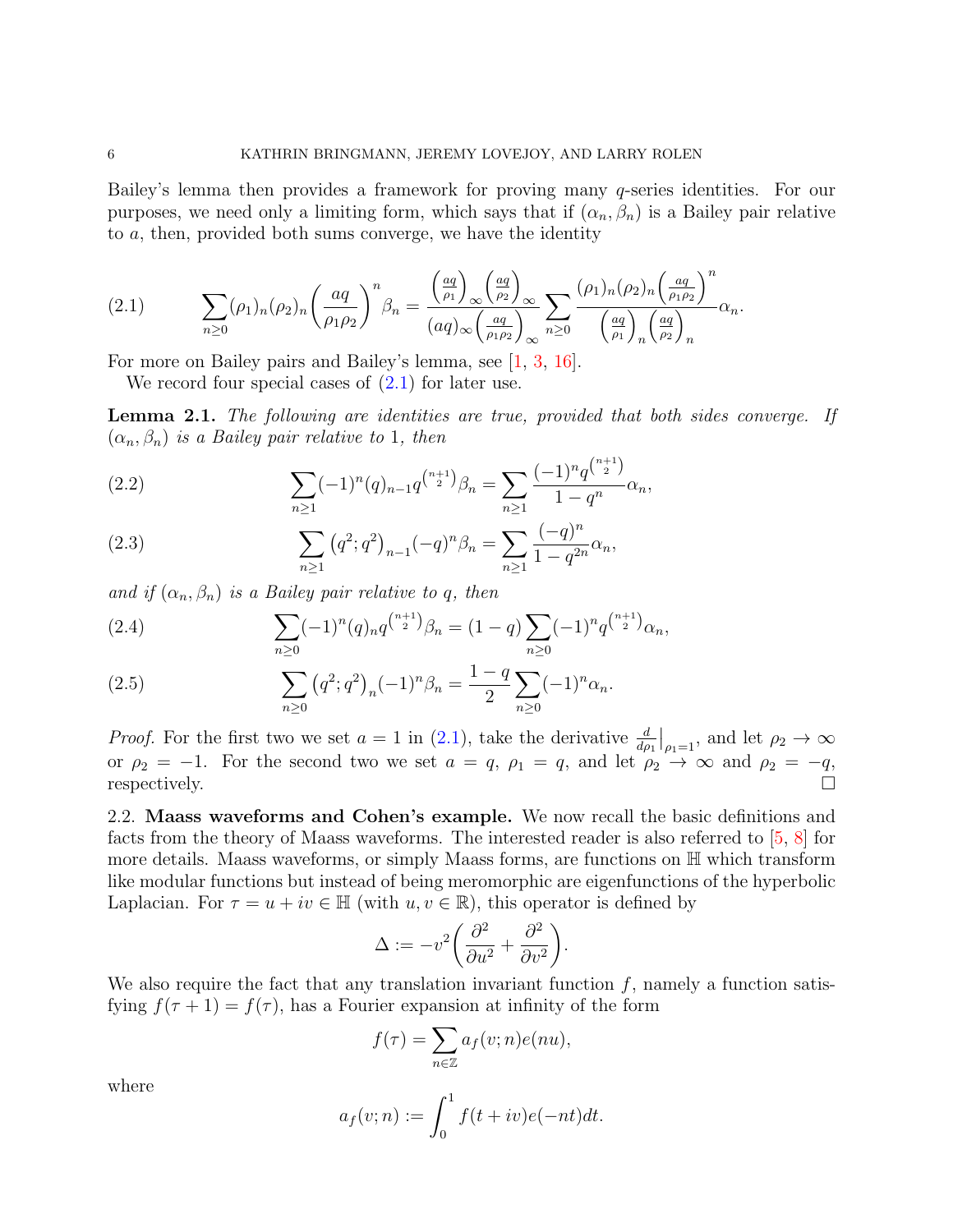Similarly, such an f has Fourier expansions at any cusp  $\alpha$  of a congruence subgroup  $\Gamma \subseteq$  $SL_2(\mathbb{Z})$ . We denote these Fourier coefficients by  $a_{f,\mathfrak{a}}(v; n)$ .

**Definition 2.2.** Let  $\Gamma \subseteq SL_2(\mathbb{Z})$  be a congruence subgroup. A *Maass waveform f* on  $\Gamma$  with eigenvalue  $\lambda = s(1-s) \in \mathbb{C}$  is a smooth function  $f : \mathbb{H} \to \mathbb{C}$  satisfying

- (i)  $f(\gamma \tau) = f(\tau)$  for all  $\gamma \in \Gamma$ ;
- (ii) f grows at most polynomially at the cusps; (iii)  $\Delta(f) = \lambda f$ .

If, moreover,  $a_{f,a}(0;0) = 0$  for each cusp  $\mathfrak a$  of  $\Gamma$ , then f is a *Maass cusp form*.

We also require the general shape of Fourier expansions of such Maass forms. As all of our forms are cusp forms, the following is sufficient for our purposes. The proof may be found in any standard text on Maass forms (such as those listed above), but we note that it follows from the differential equation (iii), growth condition (ii), and the periodicity of  $f$ .

<span id="page-6-0"></span>**Lemma 2.3.** Let f be a Maass cusp form with eigenvalue  $\lambda = s(1-s)$ . Then there exist  $\kappa_1, \kappa_2, a_f(n) \in \mathbb{C}, n \neq 0$ , such that

$$
f(\tau) = \kappa_1 v^s + \kappa_2 v^{1-s} \delta_s(v) + v^{\frac{1}{2}} \sum_{n \neq 0} a_f(n) K_{s - \frac{1}{2}}(2\pi |n|v) e(nu),
$$

where  $K_{\nu}$  is the modified Bessel function of the second kind, and  $\delta_{s}(v)$  is equal to  $\log(v)$  or 1, depending on whether  $s = 1/2$  or  $s \neq 1/2$ , respectively. Such an expansion also exists at all cusps.

Cohen proved (in the notation of  $(1.12)$ ) that the function

<span id="page-6-1"></span>
$$
f(\tau) := v^{\frac{1}{2}} \sum_{n \in 1+24\mathbb{Z}} T(n) K_0\left(\frac{2\pi |n|v}{24}\right) e\left(\frac{nu}{24}\right)
$$

is a Maass form on the congruence subgroup  $\Gamma_0(2)$  with a multiplier. Namely, u satisfies the transformations

$$
f\left(-\frac{1}{2\tau}\right) = \overline{f(\tau)}, \qquad f(\tau + 1) = e\left(\frac{1}{24}\right)f(\tau),
$$

and is an eigenfunction of  $\Delta$  with eigenvalue 1/4. Put another way, Cohen showed that

$$
f^+(\tau) = \sigma(q),
$$

(in the notation of  $(1.13)$ ) and that  $\sigma^*$  similarly interprets the negative Fourier coefficients of u. Cohen's proof relies on connections between  $\sigma, \sigma^*$  and the arithmetic of a quadratic field, which also forms the basis of investigations by many authors of the series discussed by Li, Ngo, and Rhoades in [\[12\]](#page-18-9). However, as noted above, computing the Hecke characters related to such q-series using Cohen's methods quickly becomes computationally difficult. Instead, we use work of Zwegers which provides a convenient framework for giving examples of Maass forms and allows us to circumvent these problems.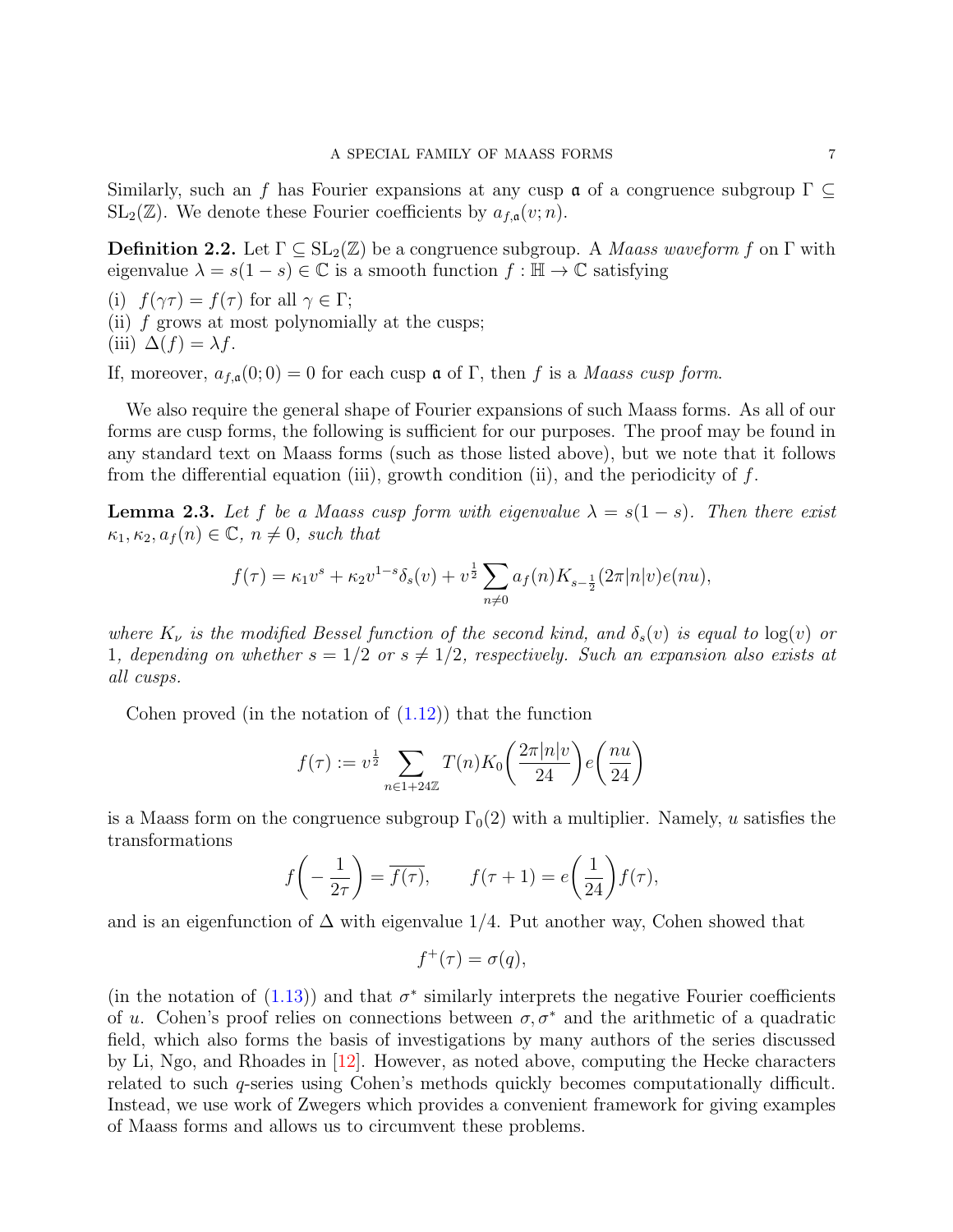<span id="page-7-0"></span>2.3. Work of Zwegers and related notation. In this section we summarize the important recent work of Zwegers [\[19\]](#page-18-10), which allows us to study the relation between indefinite theta functions and Maass forms. Effectively, Zwegers showed for a large class of indefinite theta functions how to define eigenfunctions of  $\Delta$ , along with special completion terms which correct their (non)-modularity. What is especially useful in our case, is the theory which Zwegers provides for describing when these completion terms vanish. To describe the setup, suppose that A is a symmetric  $2 \times 2$  matrix with integral coefficients such that the quadratic form Q defined by  $Q(r) := \frac{1}{2}r^{T}Ar$  is indefinite of signature  $(1, 1)$ , where  $r^{T}$  denotes the transpose of r. Let  $B(r, \mu)$  be the associated bilinear form given by

$$
B(r, \mu) := r^T A \mu = Q(r + \mu) - Q(r) - Q(\mu),
$$

and take vectors  $c_1, c_2 \in \mathbb{R}^2$  with  $Q(c_j) = -1$  and  $B(c_1, c_2) < 0$ . In other words, we are assuming that  $c_1$  and  $c_2$  belong to the same one of the two components of the space of vectors c satisfying  $Q(c) = -1$ . We denote this choice of component by

$$
C_Q := \{ x \in \mathbb{R}^2 \mid Q(x) = -1, B(x, c_1) < 0 \}.
$$

It is easily seen that Q splits over R as a product of linear factors  $Q(r) = Q_0(Pr)$  for some (non-unique)  $P \in GL_2(\mathbb{R})$ , where  $Q_0(r) := r_1r_2$  with  $r = (r_1, r_2)$ . Note that P satisfies  $A = P^T(\begin{smallmatrix} 0 & 1 \\ 1 & 0 \end{smallmatrix})P$ . The choice of P is not unique, however we fix a P with sign chosen so that  $P^{-1}$  $\binom{1}{-1}$  $\binom{1}{-1} \in C_Q$ . Then, for each  $c \in C_Q$ , there is a unique  $t \in \mathbb{R}$  such that

(2.6) 
$$
c = c(t) := P^{-1} \begin{pmatrix} e^t \\ -e^{-t} \end{pmatrix}.
$$

Additionally, for  $c \in C_Q$  we let  $c^{\perp} = c^{\perp}(t) := P^{-1} \begin{pmatrix} e^t \\ e^{-t} \end{pmatrix}$  $e_{e^{-t}}^{e^{t}}$ ). Note that  $B(c, c^{\perp}) = 0$ , and  $Q(c^{\perp}) = 1$ . It is easily seen that these two conditions determine  $c^{\perp}$  up to sign. Set

$$
\rho_A(r) := \rho_A^{c_1, c_2}(r) := \frac{1}{2} \Big( 1 - \text{sgn} \left( B(r, c_1) B(r, c_2) \right) \Big),
$$

and for convenience, let  $\rho_A^{\perp} := \rho_A^{c_1^{\perp}, c_2^{\perp}}$ . Then, for  $c_j = c(t_j) \in C_Q$ , Zwegers defined the function

$$
\Phi_{a,b}(\tau) = \Phi_{a,b}^{c_1,c_2}(\tau) : = \operatorname{sgn}(t_2 - t_1) v^{\frac{1}{2}} \sum_{r \in a + \mathbb{Z}^2} \rho_A(r) e(Q(r)u + B(r,b)) K_0(2\pi Q(r)v) \n+ \operatorname{sgn}(t_2 - t_1) v^{\frac{1}{2}} \sum_{r \in a + \mathbb{Z}^2} \rho_A^{\perp}(r) e(Q(r)u + B(r,b)) K_0(-2\pi Q(r)v).
$$

Note in particular that

$$
\Phi_{a,b}^+(\tau) = \text{sgn}(t_2 - t_1) \sum_{r \in a + \mathbb{Z}^2} \rho_A(r) e(B(r, b)) q^{Q(r)}.
$$

Here we used that in the proof of convergence in [\[19\]](#page-18-10) it is shown that for the first sum in the definition of  $\Phi_{a,b}, Q$  is positive definite whereas in the second sum Q is negative definite from. Given convergence of this series, it is immediate from the differential equation satisfied by  $K_0$  that  $\Phi_{a,b}$  is an eigenfunction of the Laplace operator  $\Delta$  with eigenvalue 1/4.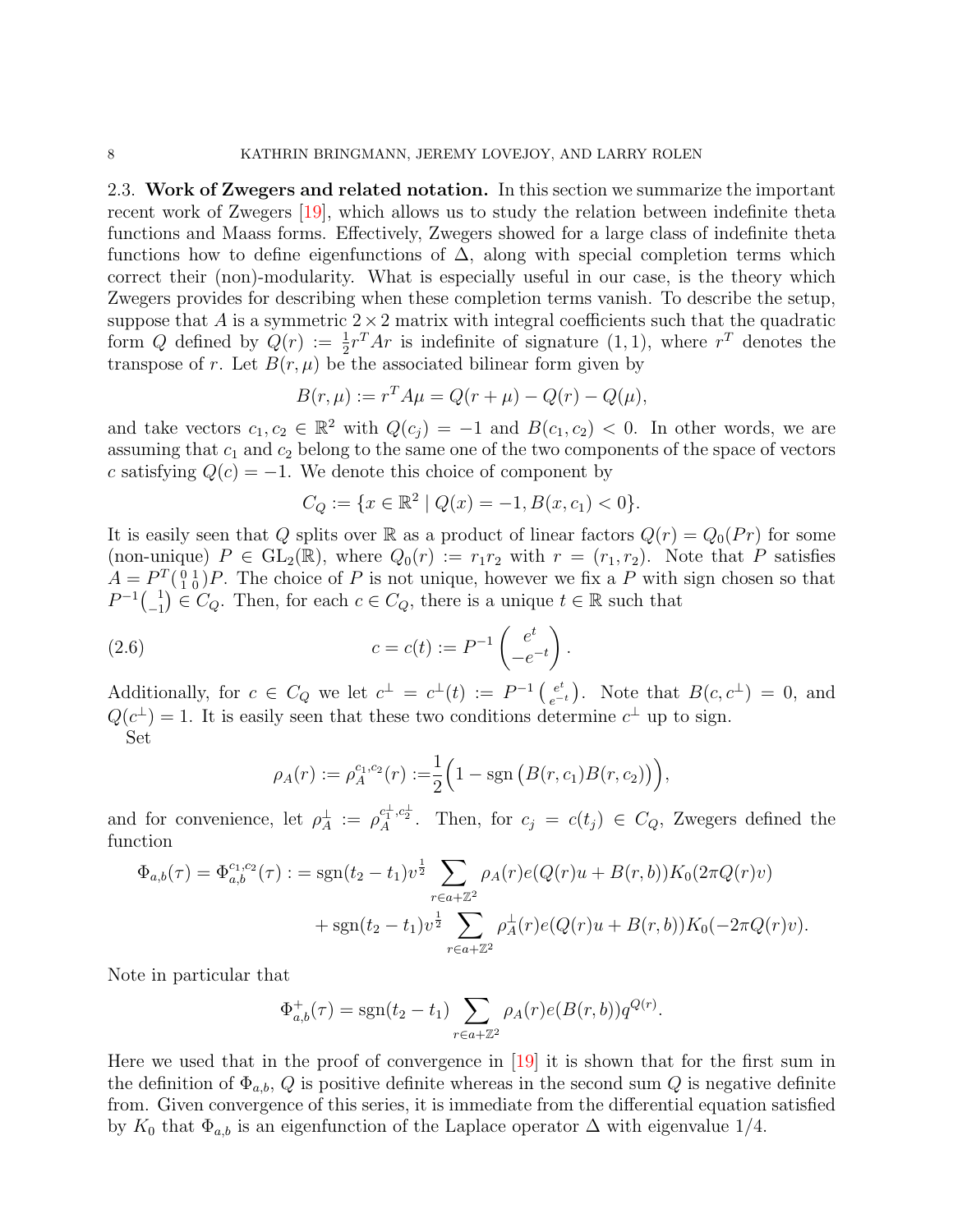Zwegers then found a completion of  $\Phi_{a,b}$ . Moreover, he gave useful conditions to determine when the extra completion term vanishes. To describe this, we first consider for  $c \in C_Q$  the q-series

$$
\varphi_{a,b}^c(\tau) := v^{\frac{1}{2}} \sum_{r \in a + \mathbb{Z}^2} \alpha_t \big( r v^{\frac{1}{2}} \big) q^{Q(r)} e(B(r, b)),
$$

t as defined in  $(2.6)$  and

$$
\alpha_t(r) := \begin{cases} \int_t^\infty e^{-\pi B(r,c(x))^2} dx & \text{if } B(r,c)B(r,c^{\perp}) > 0, \\ -\int_{-\infty}^t e^{-\pi B(r,c(x))^2} dx & \text{if } B(r,c)B(r,c^{\perp}) < 0, \\ 0 & \text{otherwise,} \end{cases}
$$

These functions satisfy the following transformation properties.

<span id="page-8-2"></span>**Lemma 2.4.** For  $c \in C_Q$  and  $a, b \in \mathbb{R}^2$ , we have that

$$
\varphi_{a+\lambda,b+\mu}^c = e(B(a,\mu))\varphi_{a,b}^c \quad \text{for all } \lambda \in \mathbb{Z}^2 \text{ and } \mu \in A^{-1}\mathbb{Z}^2,
$$
  

$$
\varphi_{-a,-b}^c = \varphi_{a,b}^c,
$$
  

$$
\varphi_{\gamma a,\gamma b}^{\gamma c} = \varphi_{a,b}^c \quad \text{for all } \gamma \in \text{Aut}^+(Q,\mathbb{Z}),
$$

where

<span id="page-8-1"></span>
$$
\operatorname{Aut}^+(Q,\mathbb{Z}) := \left\{ \gamma \in \operatorname{GL}_2(\mathbb{R}) \middle| \gamma \circ Q = Q, \gamma \mathbb{Z}^2 = \mathbb{Z}^2, \gamma(C_Q) = C_Q, \det(\gamma) = 1 \right\}.
$$

Zwegers' main result is as follows, where

(2.7) 
$$
\widehat{\Phi}_{a,b}(\tau) = \widehat{\Phi}_{a,b}^{c_1,c_2}(\tau) := v^{\frac{1}{2}} \sum_{r \in a + \mathbb{Z}^2} q^{Q(r)} e(B(r,b)) \int_{t_1}^{t_2} e^{-\pi v B(r,c(x))^2} dx.
$$

<span id="page-8-3"></span>**Theorem 2.5.** The function  $\Phi_{a,b}$  converges absolutely for any choice of parameters a, b, and Q such that Q is non-zero on  $a + \mathbb{Z}^2$ . Moreover, the function  $\widehat{\Phi}_{a,b}$  converges absolutely and can be decomposed as

<span id="page-8-0"></span>
$$
\widehat{\Phi}_{a,b}^{c_1,c_2} = \Phi_{a,b}^{c_1,c_2} + \varphi_{a,b}^{c_1} - \varphi_{a,b}^{c_2}.
$$

Moreover, it satisfies the elliptic transformations

$$
\begin{aligned}\n\widehat{\Phi}_{a+\lambda,b+\mu}^{c_1,c_2} &= e(B(a,\mu)) \widehat{\Phi}_{a,b}^{c_1,c_2} \quad \text{for all } \lambda \in \mathbb{Z}^2 \text{ and } \mu \in A^{-1}\mathbb{Z}^2, \\
\widehat{\Phi}_{-a,-b}^{c_1,c_2} &= \widehat{\Phi}_{a,b}^{c_1,c_2},\n\end{aligned}
$$

and the modular relations

$$
\begin{aligned}\n\widehat{\Phi}_{a,b}^{c_1,c_2}(\tau+1) &= e\bigg(-Q(a) - \frac{1}{2}B(A^{-1}A^*,a)\bigg)\widehat{\Phi}_{a,a+b+\frac{1}{2}A^{-1}A^*}^{c_1,c_2}(\tau),\\
\widehat{\Phi}_{a,b}^{c_1,c_2}\bigg(-\frac{1}{\tau}\bigg) &= \frac{e(B(a,b))}{\sqrt{-\det(A)}}\sum_{p\in A^{-1}\mathbb{Z}^2\pmod{\mathbb{Z}^2}}\widehat{\Phi}_{-b+p,a}^{c_1,c_2}(\tau),\n\end{aligned}
$$

where  $A^* := (A_{11}, \ldots, A_{rr})^T$ .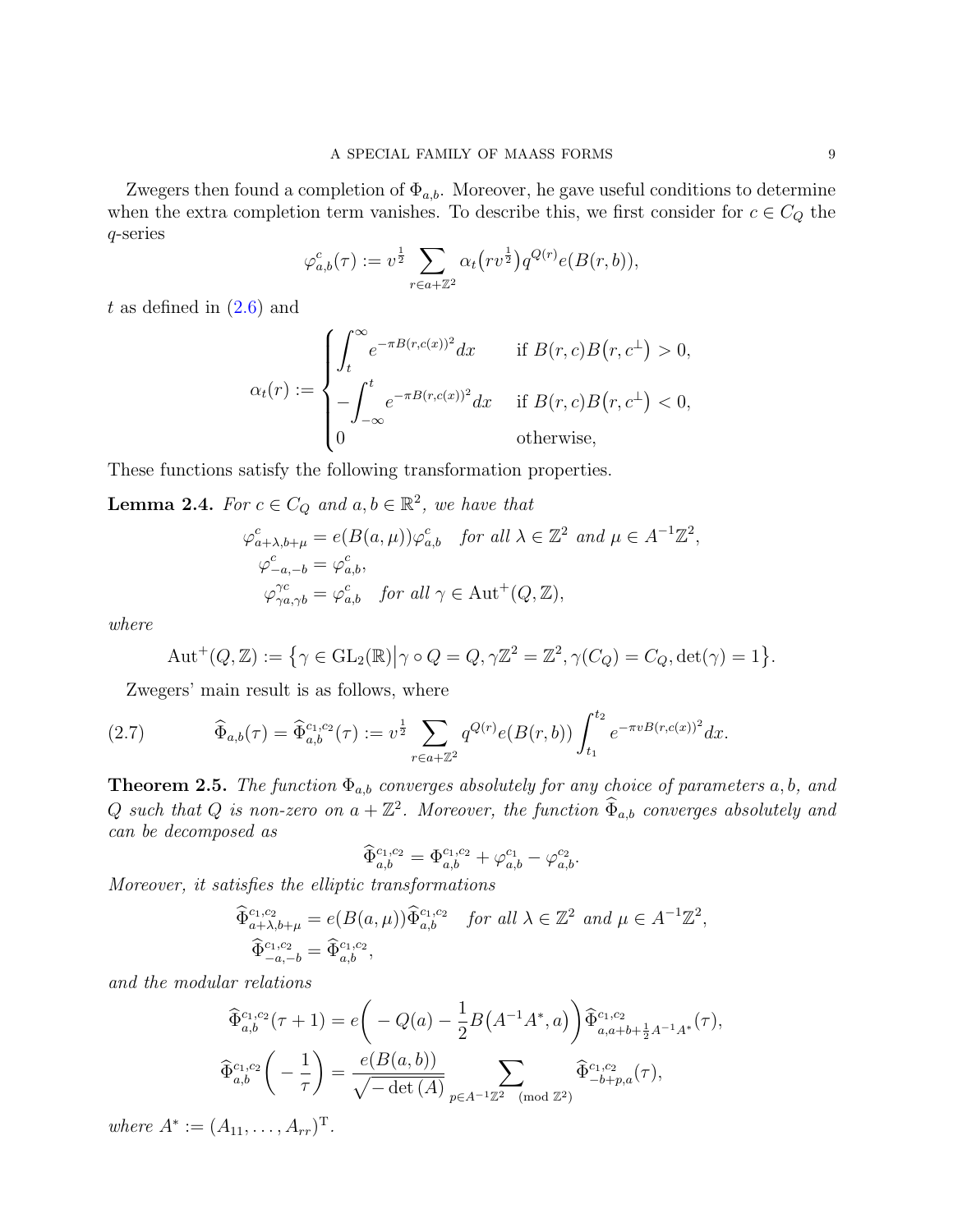These results can be conveniently repackaged in the language of Theorem [1.2](#page-3-2) as follows. We note that the addition of the transformation results involving  $(a^*,b^*)$  is based on the discussion of the proof of  $(14)$  in [\[19\]](#page-18-10). For future reference, we also define the equivalence relation on  $\mathbb{R}^2$ 

$$
(a, b) \sim (\alpha, \beta)
$$

if  $a \pm \alpha \in \mathbb{Z}^2$  and  $b \pm \beta =: \mu \in \mathbb{Z}^2$  with  $B(a, \mu) \in \mathbb{Z}$  (note that the two  $\pm$  are required to have the same sign).

<span id="page-9-2"></span>**Proposition 2.6.** If a, b are chosen so that  $(\gamma a, \gamma b) \sim (a, b)$  for some  $\gamma \in \text{Aut}^+(Q, \mathbb{Z})$  with  $\gamma c_1 = c_2$ , then

$$
\widehat{\Phi}_{a,b}^{c_1,c_2} = \Phi_{a,b}^{c_1,c_2}.
$$

In particular, it is a Maass form (with a multiplier) on a congruence subgroup.

The connection of the series  $S_{a,b,M}$  with Maass forms (once these series are decorated with the proper modified Bessel functions of the second kind) follows from Zwegers' work, given certain special conditions. To describe these, we define an equivalence relation on the set of pairs  $(a, b)$ . We also set

(2.8) 
$$
\gamma_M := \begin{pmatrix} M & M-1 \\ M+1 & M \end{pmatrix},
$$

which is useful for our purposes as it lies in  $\text{Aut}^+(Q,\mathbb{Z})$  and satisfies  $\gamma_M c = c'$ .

Finally, for a generic vector  $x = (x_1, x_2)$ , we let

$$
x^* := (-x_1, x_2).
$$

<span id="page-9-0"></span>2.4. Quantum modular forms and the map  $F \mapsto F^+$ . In this section, we review Lewis and Zagier's construction [\[11\]](#page-18-6) of period functions for Maass waveforms, and following Zagier [\[18\]](#page-18-7) indicate how so-called quantum modular forms may be formed using them. We also use this construction in the proof of Theorem [1.1,](#page-3-0) as we shall see that the  $q$ -hypergeometric forms of the associated quantum modular forms are essential for showing cuspidality of the Maass waveforms.

We begin by recalling the definition of quantum modular forms (see  $|18|$  for a general survey).

<span id="page-9-1"></span>**Definition 2.7.** For any subset  $X \subseteq \mathbb{P}^1(\mathbb{Q})$ , a function  $f: X \to \mathbb{C}$  is a quantum modular form with quantum set X of weight  $k \in \frac{1}{2}$  $\frac{1}{2}\mathbb{Z}$  on a congruence subgroup  $\Gamma$  if for all  $\gamma \in \Gamma$ , the cocycle ( $\vert_k$  the usual slash operator)

$$
r_{\gamma}(x) := f|_{k}(1 - \gamma)(x)
$$

extends to an open subset of  $\mathbb R$  and is real-analytic.

Remark. Zagier left his definition of quantum modular forms more open only requiring for  $r_{\gamma}$  to be "nice". In general, one knows one is dealing with a quantum modular form if it has a certain feel, which Zagier brilliantly explained in his several motivating examples.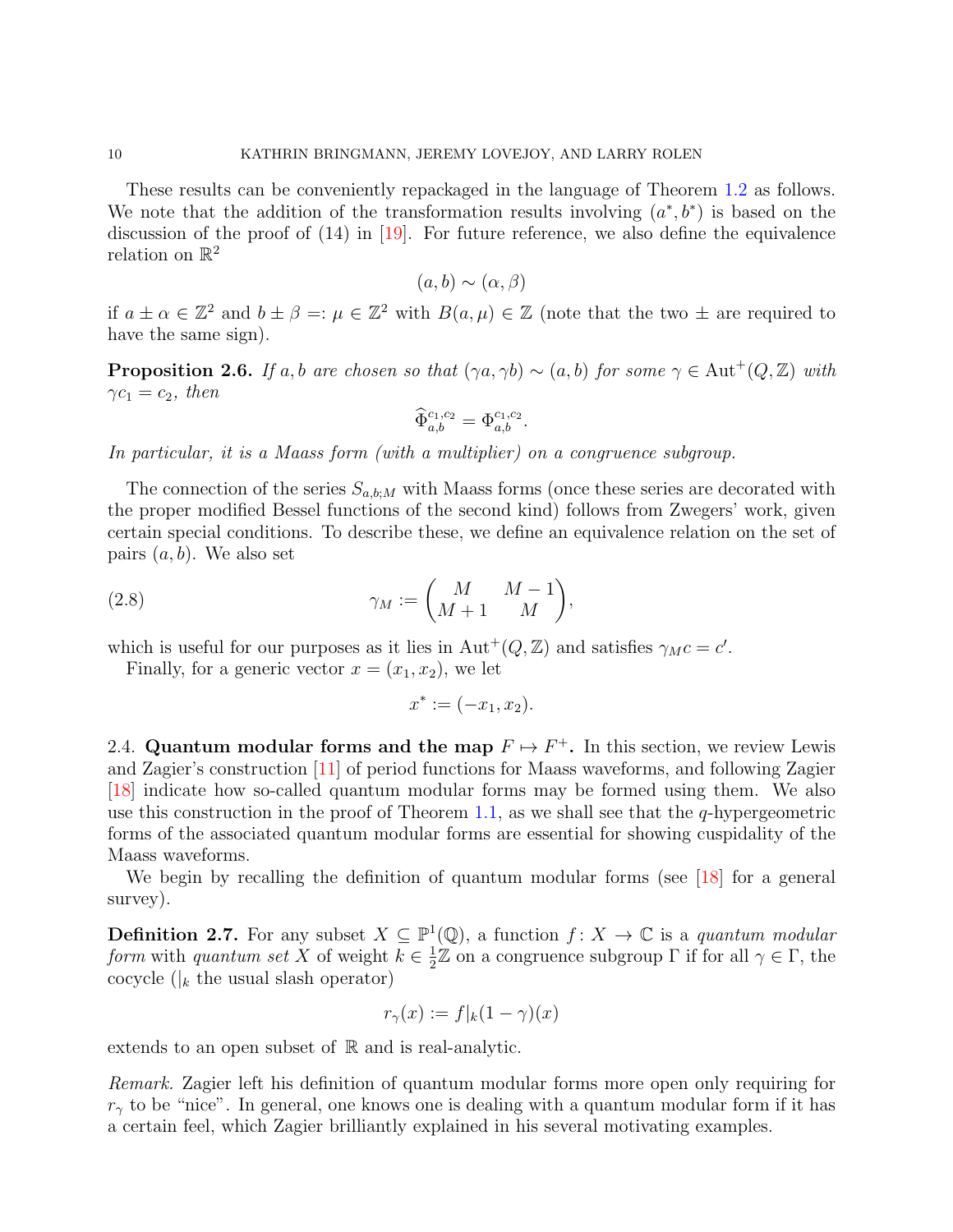The first main example Zagier gave, and the one most relevant for us here, is that of quantum modular forms attached to the positive (and negative) coefficients of Maass forms. Although Zagier only worked out this example explicitly in one case, and the work of Lewis and Zagier only studied Maass cusp forms of level one, for our purposes it is important to consider a more general situation. This is described in the following result, which extends observations of Lewis and Zagier for Maass Eisenstein series of Li, Ngo, and Rhoades for special examples in [\[12\]](#page-18-9), and where, for a Maass form F on a congruence subgroup  $\Gamma$ , we set

$$
\Gamma_F := \Gamma \cap \{ \gamma \in \Gamma : F \text{ is cuspidal at } \gamma^{-1} i\infty \}.
$$

<span id="page-10-0"></span>**Theorem 2.8.** Let F be a Maass waveform on a congruence subgroup  $\Gamma$  with eigenvalue  $1/4$ under  $\Delta$  which is cuspidal at i $\infty$ . Then  $F^+$  defines a quantum modular form of weight one on a subset  $X \subseteq \mathbb{P}^1(\mathbb{Q})$  on  $\Gamma_F$ . Moreover, F is cuspidal exactly at those cusps which lie in the maximal such set X.

Remarks.

- (1) The quantum modular form defined by  $F^+$  may formally be given on all of  $\mathbb{P}^1(\mathbb{Q})$ . This is done by considering asymptotic expansions of  $F^+$  near the cusps, instead of simply values. This consideration leads to Zagier's notion of a strong quantum modular form.
- (2) There is also a quantum modular form associated to the negative coefficients of  $F$ , which is also a part of the object corresponding to  $F$  under the Lewis-Zagier correspondence of  $|11|$ .

Sketch of proof of Theorem [2.8.](#page-10-0) The key idea, already present in [\[11\]](#page-18-6), is to realize  $F^+$  as an integral transform of  $F$  defined in  $(1.13)$ . To describe this, we require the real-analytic function  $R_{\tau}$  given by  $(z = x + iy \text{ with } x, y \in \mathbb{R})$ 

$$
R_{\tau}(z) := \frac{y^{\frac{1}{2}}}{\sqrt{(x-\tau)^2 + y^2}}.
$$

This function is an eigenfunction of  $\Delta$  with eigenvalue 1/4. For two real-analytic functions  $f, g$  defined on  $\mathbb{H}$ , we also consider their Green's form

$$
[f,g] := \frac{\partial f}{\partial z} g dz + \frac{\partial g}{\partial \overline{z}} f d\overline{z}.
$$

Then Lewis and Zagier showed (see also Proposition 3.5 of [\[12\]](#page-18-9) for a direct statement and a detailed proof) that

$$
F^{+}(\tau) = -\frac{2}{\pi} \int_{\tau}^{i\infty} [F(z), R_{\tau}(z)].
$$

This formula, which may also be thought of as an Abel transform, can also be rephrased as in the proposition of Chapter II, Section 2 of [\[11\]](#page-18-6) in the following convenient form:

(2.9) 
$$
F^{+}(\tau) = C \int_{\tau}^{i\infty} \left( \frac{\partial F(z)}{\partial z} \frac{y^{\frac{1}{2}}}{(z-\tau)^{\frac{1}{2}} (\overline{z}-\tau)^{\frac{1}{2}}} dz + \frac{i}{4} F(z) \frac{(z-\tau)^{\frac{1}{2}}}{y^{\frac{1}{2}} (\overline{z}-\tau)^{\frac{3}{2}}} d\overline{z} \right),
$$

where C is a constant. Now for general functions f, g which are eigenfunctions of  $\Delta$  with eigenvalue  $1/4$ , the quantity  $[f, g]$  is actually a closed one-form. This fact, combined with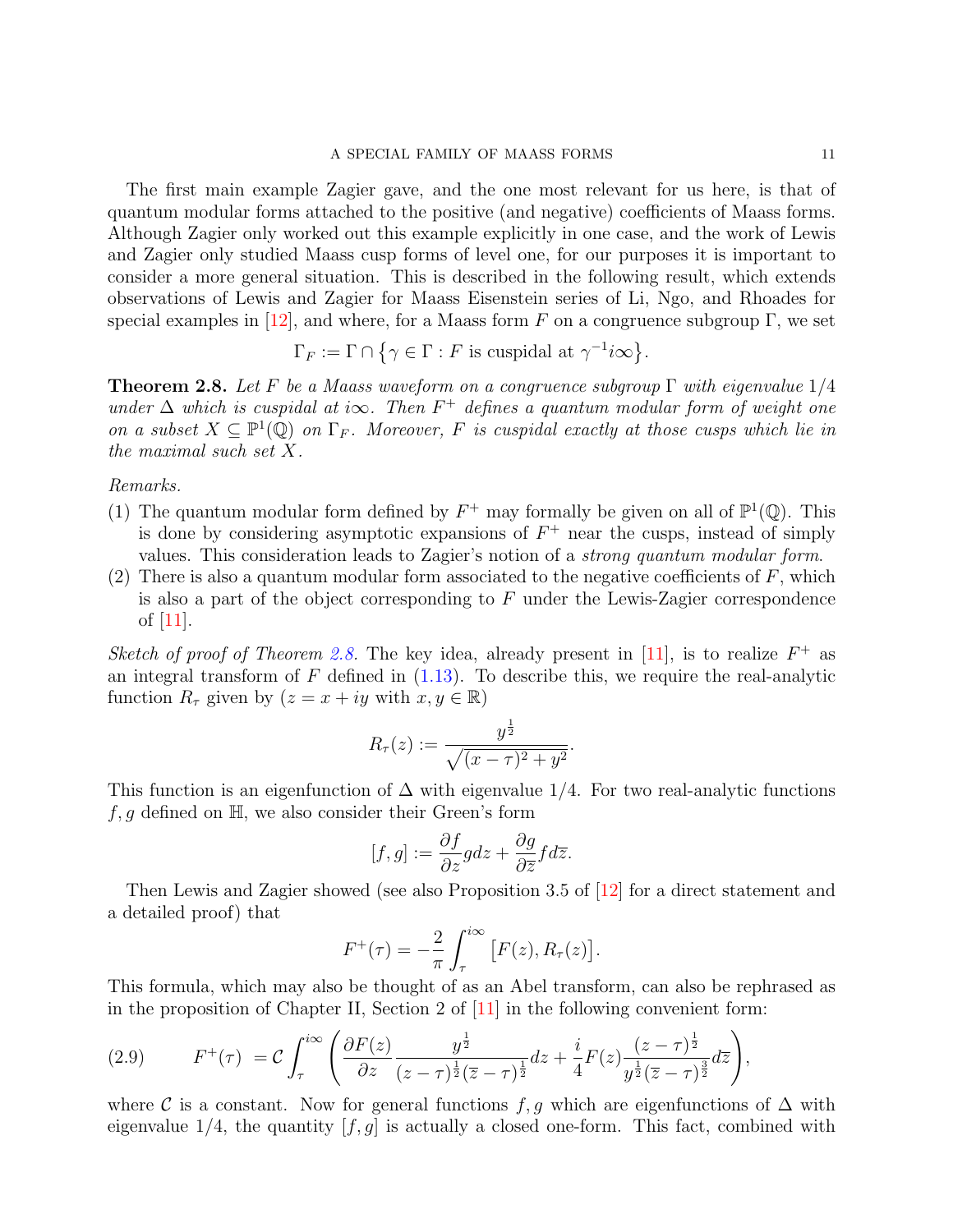the modularity transformations of  $F$  and the equivariance property

$$
R_{\gamma\tau}(\gamma z) = (c\tau + d)R_{\tau}(z)
$$

for  $\gamma = \begin{pmatrix} a & b \\ c & d \end{pmatrix} \in SL_2(\mathbb{R})$  directly shows (as in (14) of [\[18\]](#page-18-7)) that

<span id="page-11-0"></span>
$$
F^{+}(\tau) - (c\tau + d)^{-1} F^{+}(\gamma \tau) = - \int_{\gamma^{-1} i\infty}^{i\infty} [F(z), R_{\tau}(z)]
$$

for all  $\gamma \in \Gamma_F$ . This last integral converges since, by assumption, F is cuspidal at  $\gamma^{-1}i\infty$ . As the integral on the right hand side of the last formula is real-analytic on  $\mathbb{R} \setminus {\{\gamma^{-1}}i\infty\}$ , this establishes the first claim, if we note that the values of the quantum modular form, if they converge, are given as the limits towards rational points from above. That is, the value of the quantum modular form at  $\alpha \in \mathbb{Q}$  equals

(2.10) 
$$
F^+(\alpha) := \lim_{t \to 0^+} F^+(\alpha + it).
$$

We next establish the second claim, which states that  $(2.10)$  exists precisely for those  $\alpha$ for which F is cuspidal. By the existence of a Fourier expansion at all cusps in Lemma  $2.3$ , and using the exponential decay of  $K_0(x)$  as  $x \to \infty$ , we find that, for  $t > 0$ ,

(2.11) 
$$
F(\alpha + it) \approx \frac{\kappa_1}{|c|\sqrt{t}} - \frac{\kappa_2}{|c|\sqrt{t}} \log (c^2 t),
$$

where  $\gamma = \begin{pmatrix} a & b \\ c & d \end{pmatrix} \in SL_2(\mathbb{Z})$  is chosen such that  $\gamma \alpha = i\infty$  and we write  $f(t) \approx g(t)$  if  $f - g$ decays faster than any polynomial in t, as  $t \to 0^+$ . We have also used the fact that  $c\alpha + d = 0$ to note that the imaginary part of  $\gamma(\alpha + it)$  is  $t/|\alpha \alpha + cit + d|^2 = 1/(c^2t)$ . Our goal is to show that [\(2.10\)](#page-11-0) converges if and only if  $\kappa_1 = \kappa_2 = 0$ .

For this, we also require an estimate on  $\frac{\partial F}{\partial z}(\alpha + it)$ . To compute this, we note that

$$
\frac{\partial}{\partial z}[F(z)]_{z=\alpha+it} = \frac{\partial}{\partial z}\bigg[F(\gamma z)\bigg]_{z=\alpha+it} = \frac{1}{j(\gamma,\alpha+it)^2}F'(\gamma(\alpha+it)),
$$

where  $j(\gamma, z) := (cz + d)$ . Now using Lemma [2.3,](#page-6-0) we obtain

$$
F'(z) \approx \frac{\partial}{\partial z} \left( \kappa_1 y^{\frac{1}{2}} + \kappa_2 y^{\frac{1}{2}} \log(y) \right) = \frac{i}{4} \left( (\kappa_1 + 2\kappa_2) y^{-\frac{1}{2}} + \kappa_2 y^{-\frac{1}{2}} \log(y) \right).
$$

Using that  $j(\gamma, \alpha + it) = cit$  and  $\text{Im}(\gamma(\alpha + it)) = 1/(c^2t)$ , we obtain that

$$
\frac{\partial F}{\partial z}(\alpha + it) \approx \frac{-i}{4|c|t^{\frac{3}{2}}} \left(\kappa_1 + 2\kappa_2 - \kappa_2 \log\left(c^2 t\right)\right).
$$

To determine when  $\lim_{t\to 0^+} F^+(\alpha+it)$  exists, we need the following to converge:

$$
\int_{\alpha}^{i\infty} \left( \frac{\partial F(z)}{\partial z} \frac{y^{\frac{1}{2}}}{(z-\alpha)^{\frac{1}{2}} (\overline{z}-\alpha)^{\frac{1}{2}}} dz + \frac{i}{4} F(z) \frac{(z-\alpha)^{\frac{1}{2}}}{y^{\frac{1}{2}} (\overline{z}-\alpha)^{\frac{3}{2}}} d\overline{z} \right).
$$

Making the change of variables  $z = \alpha + it$  (note that we need to conjugate the second term) gives

$$
i\int_0^\infty \left(\frac{\partial}{\partial z}\big[F(z)\big]_{z=\alpha+it}\left(-it\right)^{-\frac{1}{2}}+\frac{i}{4}\overline{F(\alpha+it)}(it)^{-\frac{1}{2}}\right).
$$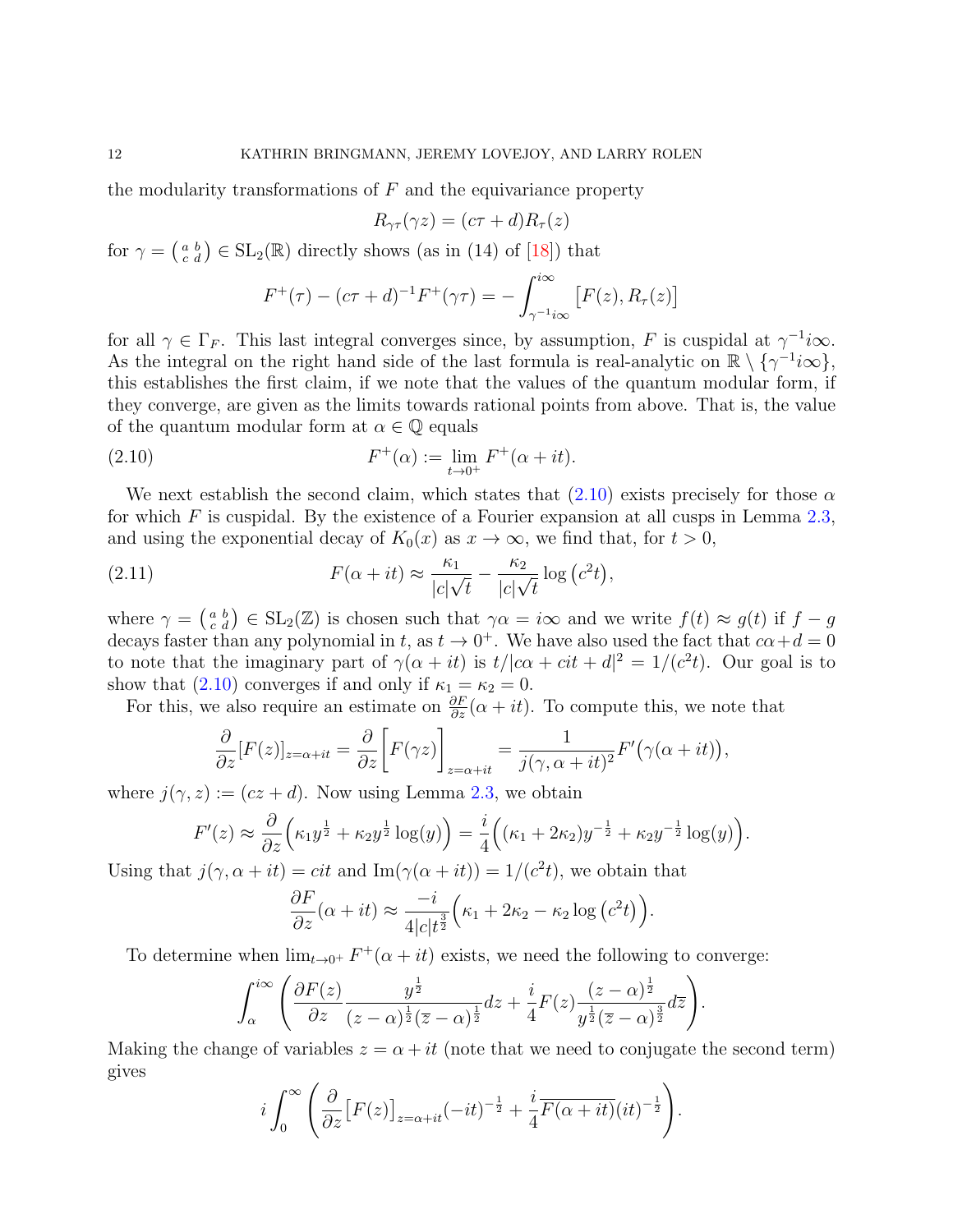The top part of this integral, say from 1 to  $\infty$ , is always convergent, since we assumed that F is cuspidal at  $i\infty$ . Towards 0, the integrand behaves like

$$
-\frac{i}{4|c|t^{\frac{3}{2}}}\Big(\kappa_{1}+2\kappa_{2}-\kappa_{2}\log\big(c^{2}t\big)\Big)(-it)^{-\frac{1}{2}}+\frac{i}{4}\Bigg(\frac{1}{|c|t^{\frac{1}{2}}}\Big(\overline{\kappa}_{1}-\overline{\kappa}_{2}\log\big(c^{2}t\big)\Big)(it)^{-\frac{1}{2}}\Bigg).
$$

Comparing alike powers then gives that the integral only converges for  $\kappa_1 = \kappa_2 = 0$ , i.e., if F is cuspidal.

### $\Box$

## 3. Proofs of the main results

<span id="page-12-0"></span>3.1. **Proof of Theorem [1.2.](#page-3-2)** For any  $M \in \mathbb{N}_{\geq 2}$ , consider the quadratic form  $Q(x, y) :=$ 1  $\frac{1}{2}((M+1)x^2 - (M-1)y^2)$  associated to the symmetric matrix  $A := \begin{pmatrix} M+1 & 0 \\ 0 & 1-M \end{pmatrix}$  and for  $\ell \in \{1, 2\}$  the vectors

$$
c_{\ell} := \frac{1}{\sqrt{M^2 - 1}} \big( (-1)^{\ell} (M - 1), M + 1 \big)^T.
$$

It is easily checked that  $Q(c_{\ell}) = -1$  and  $B(c_1, c_2) = -2M < 0$ , so that these two vectors lie in the same component  $C_Q$ . Choose  $a = (a_1, a_2) \in \mathbb{Q}^2$  and  $b = (b_1, b_2) \in \mathbb{Q}^2$ . Then, for any vector  $r = (n, \nu)^T$ , we find that

$$
B(r, c_1)B(r, c_2) = (M^2 - 1)(\nu - n)(\nu + n),
$$

and thus

$$
\rho_A(a+r) = \frac{1}{2} \Big( 1 + \text{sgn} \left( (a_1 - a_2 - \nu + n)(a_1 + a_2 + \nu + n) \right) \Big).
$$

Given these choices, we find that the family of indefinite theta functions  $S_{a,b;M}$  may be understood in Zwegers' notation via the relation

$$
\Phi_{a,b}^+ = \text{sgn}(t_2 - t_1)e\big((M+1)a_1b_1 - (M-1)a_2b_2\big)S_{a,b;M}.
$$

Since  $\gamma_M$ , defined in [\(2.8\)](#page-8-0), can easily be verified to lie in Aut<sup>+</sup>( $Q$ ,  $\mathbb{Z}$ ) and  $\gamma_M c_1 = c_2$ , the theorem then follows from Proposition [2.6](#page-9-2) if  $(\gamma_M a, \gamma_M b) \sim (a, b)$ . We next prove the theorem if  $(\gamma_M a, \gamma_M b) \sim (a^*, b^*)$  and  $(\gamma_M a^*, \gamma_M b^*) \sim (a, b)$ . The key step is to show that the involution  $(a, b) \mapsto (a^*, b^*)$  fixes  $\widehat{\Phi}_{a,b}^{c,c'}$ . For this, we compute a parameterization  $c(t)$  of  $C_Q$ . We find that a suitable choice for P is given by  $P = \frac{1}{\sqrt{2}}$ 2  $\left(\sqrt{\frac{M+1}{M+1}}\right.\frac{\sqrt{M-1}}{-\sqrt{M-1}}$ ). Then we obtain that  $c(t) =$  $\left(\sqrt{\frac{2}{M+1}}\sinh(t)\right)$ <br> $\sqrt{\frac{2}{M-1}}\cosh(t)$ ). In this parameterization, we have  $t_{\ell} = (-1)^{\ell+1} \arcsinh\left(-\sqrt{(M-1)/2}\right)$  for  $\ell \in \{1, 2\}$ , and  $c(-t) = c^*(t)$ . Hence, by sending  $x \mapsto -x$  and  $r \mapsto r^*$  in [\(2.7\)](#page-8-1), we find that  $\widehat{\Phi}_{a^*,b^*}^{c_1,c_2} = \widehat{\Phi}_{a,b}^{c_1,c_2}$ . We then obtain, using Lemma [2.4,](#page-8-2) that

$$
\begin{aligned} 2\widehat{\Phi}^{c_1,c_2}_{a,b} &= \widehat{\Phi}^{c_1,c_2}_{a,b} + \widehat{\Phi}^{c_1,c_2}_{a^*,b^*} \\ &= \Phi^{c_1,c_2}_{a,b} + \Phi^{c_1,c_2}_{a^*,b^*} + \varphi^{c_1}_{a,b} - \varphi^{c_2}_{a,b} + \varphi^{c_1}_{a^*,b^*} - \varphi^{c_2}_{a^*,b^*} \\ &= \Phi^{c_1,c_2}_{a,b} + \Phi^{c_1,c_2}_{a^*,b^*} + \varphi^{c_2}_{a^*,b^*} - \varphi^{c_2}_{a,b} + \varphi^{c_2}_{a,b} - \varphi^{c_2}_{a^*,b^*} \\ &= \Phi^{c_1,c_2}_{a,b} + \Phi^{c_1,c_2}_{a^*,b^*}, \end{aligned}
$$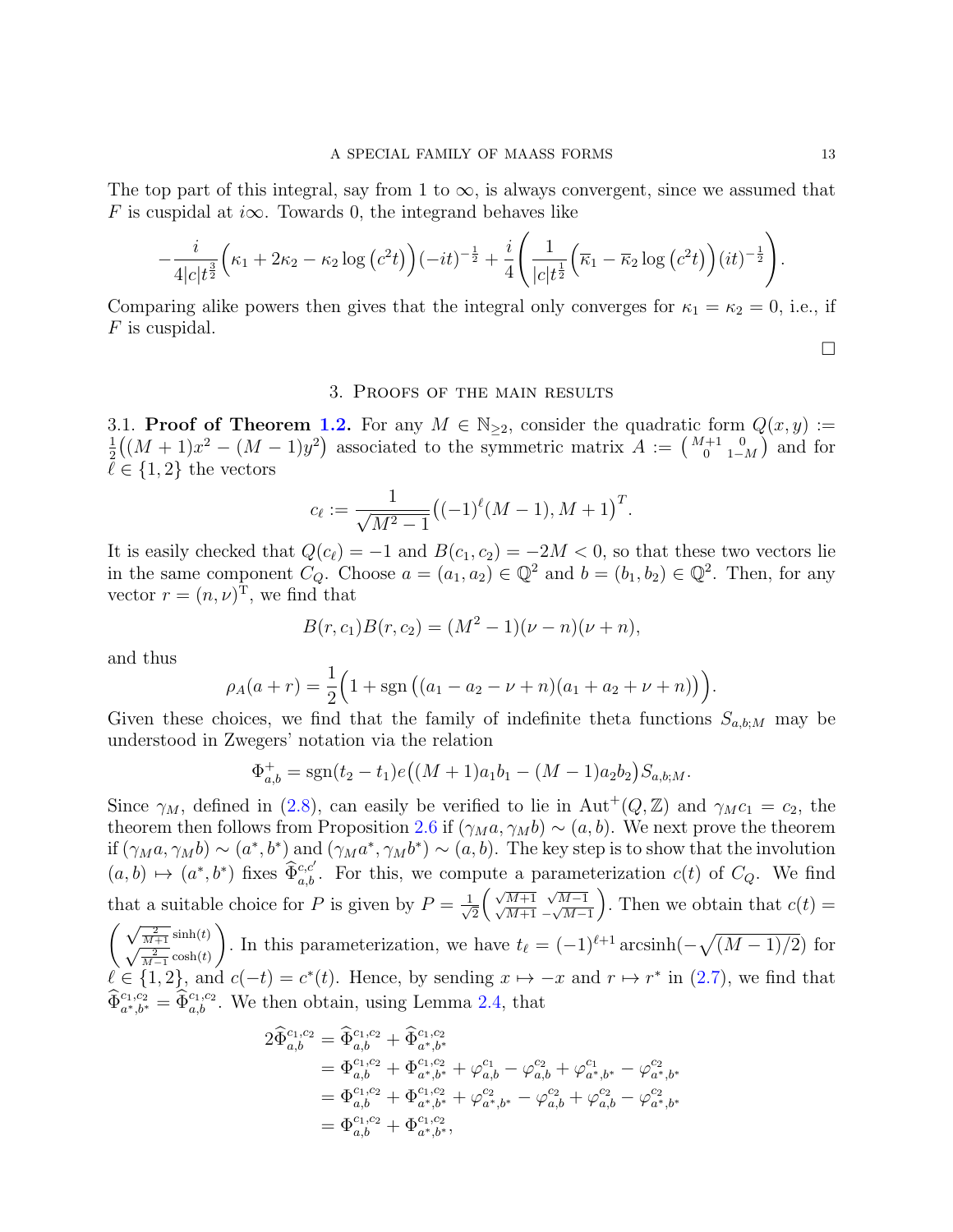which shows that the completion terms in  $\Phi_{a,b}^{c_1,c_2}$  cancel out, as desired. Finally, we note that since  $M \in \mathbb{N}_{\geq 2}$ ,  $Q(x, y)$  cannot vanish at rational values x, y unless  $x = y = 0$  since  $M - 1$ and  $M+1$  are coprime and cannot both be squares. As we have supposed that  $a \in \mathbb{Q}^2 \setminus \{0\},$ it automatically follows that the quadratic form above cannot vanish on  $a + \mathbb{Z}^2$ , and hence our choice satisfies the convergence requirement in Theorem [2.5.](#page-8-3)

3.2. **Proof of Theorem [1.1.](#page-3-0)** We begin by showing the connection of the relevant  $q$ -series to indefinite theta functions. To do so, we use the Bailey pairs in the following lemma. These pairs have the rare and important feature that the  $\beta_n$  are polynomials.

<span id="page-13-4"></span>**Lemma 3.1.** Let  $k, \ell \in \mathbb{N}$  with  $1 \leq \ell \leq k$ . We have the Bailey pair relative to 1,

<span id="page-13-5"></span>(3.1) 
$$
\alpha_n = -q^{(k+1)n^2 - n} \left(1 - q^{2n}\right) \sum_{\nu=-n}^{n-1} (-1)^{\nu} q^{-\frac{1}{2}(2k+1)\nu^2 - \frac{1}{2}(2k-(2\ell-1))\nu}
$$

<span id="page-13-6"></span>and

(3.2)  $\beta_n = H_n(k, \ell; 1; q) \cdot \chi_{n \neq 0},$ 

and the Bailey pair relative to q,

<span id="page-13-0"></span>(3.3) 
$$
\alpha_n = \frac{1 - q^{2n+1}}{1 - q} q^{(k+1)n^2 + kn} \sum_{\nu=-n}^n (-1)^{\nu} q^{-\frac{1}{2}(2k+1)\nu^2 - \frac{1}{2}(2k - (2\ell - 1))\nu}
$$

and

<span id="page-13-1"></span>
$$
(3.4) \qquad \beta_n = H_n(k, \ell; 0; q).
$$

Proof. The Bailey pair relative to 1 was established in [\[7,](#page-18-0) Section 5]. The proof of the Bailey pair relative to q follows by using a similar argument. We begin by replacing K by k and  $\ell$ by  $k - \ell$  in part (i) of Theorem 1.1 of [\[13\]](#page-18-17). This gives that  $(\alpha_n, \beta_n)$  is a Bailey pair relative to q, where  $\alpha_n$  is given in [\(3.3\)](#page-13-0) and  $\beta_n$  is the  $z = 1$  instance of

<span id="page-13-2"></span>
$$
(3.5) \qquad \beta_n(z) = \sum_{n \ge m_{2k-1} \ge \dots \ge m_1 \ge 0} \frac{q^{\sum_{\nu=1}^{k-1} (m_{k+\nu}^2 + m_{k+\nu}) + {m_k+1 \choose 2} - \sum_{\nu=1}^{k-1} m_{\nu} m_{\nu+1} - \sum_{\nu=1}^{k-\ell} m_{\nu}}}{(q)_{m_{2k} - m_{2k-1}} (q)_{m_{2k-1} - m_{2k-2}} \cdot \dots \cdot (q)_{m_2 - m_1} (q)_{m_1}},
$$

where  $m_{2k} := n$ . To transform the above into [\(3.4\)](#page-13-1), we argue as in Sections 3 and 5 of [\[7\]](#page-18-0). We replace  $m_1, \ldots, m_{2k-1}$  by the new summation variables  $n_1, \ldots, n_{k-1}$  and  $u_1, \ldots, u_k$  as follows:

<span id="page-13-3"></span>(3.6) 
$$
m_{\nu} \mapsto \begin{cases} u_{k-\nu+1} + \cdots + u_k & \text{for } 1 \le \nu \le k, \\ n_{\nu-k} + u_{\nu-k+1} + \cdots + u_k & \text{for } k+1 \le \nu \le 2k-1. \end{cases}
$$

With  $m_0 = n_0 = 0$  and  $n_k = n$ , the inequalities  $m_{i+1} - m_i \ge 0$  in [\(3.5\)](#page-13-2) for  $0 \le i \le k - 1$ give  $u_i \geq 0$  and the inequalities  $m_{k+i+1} - m_{k+i} \geq 0$  for  $0 \leq i \leq k-1$  then give  $0 \leq u_i \leq$  $n_{i+1} - n_i$ . Thus after a calculation to determine the image of the summand of  $(3.5)$  under the transformations in [\(3.6\)](#page-13-3), we find that

$$
\beta_n(z) = \sum_{n \ge n_{k-1} \ge \dots \ge n_1 \ge 0} \prod_{\nu=1}^k \sum_{u_\nu=0}^{n_\nu - n_{\nu-1}} \frac{(-zq^{\min\{\nu,\ell\}+2\sum_{\mu=1}^{\nu-1} n_\mu\}}{(q)_{n_\nu - n_{\nu-1}}}(q)_{n_\nu - n_\nu - 1}^{u_\nu} \left[ n_\nu - n_{\nu-1} \atop u_\nu \right].
$$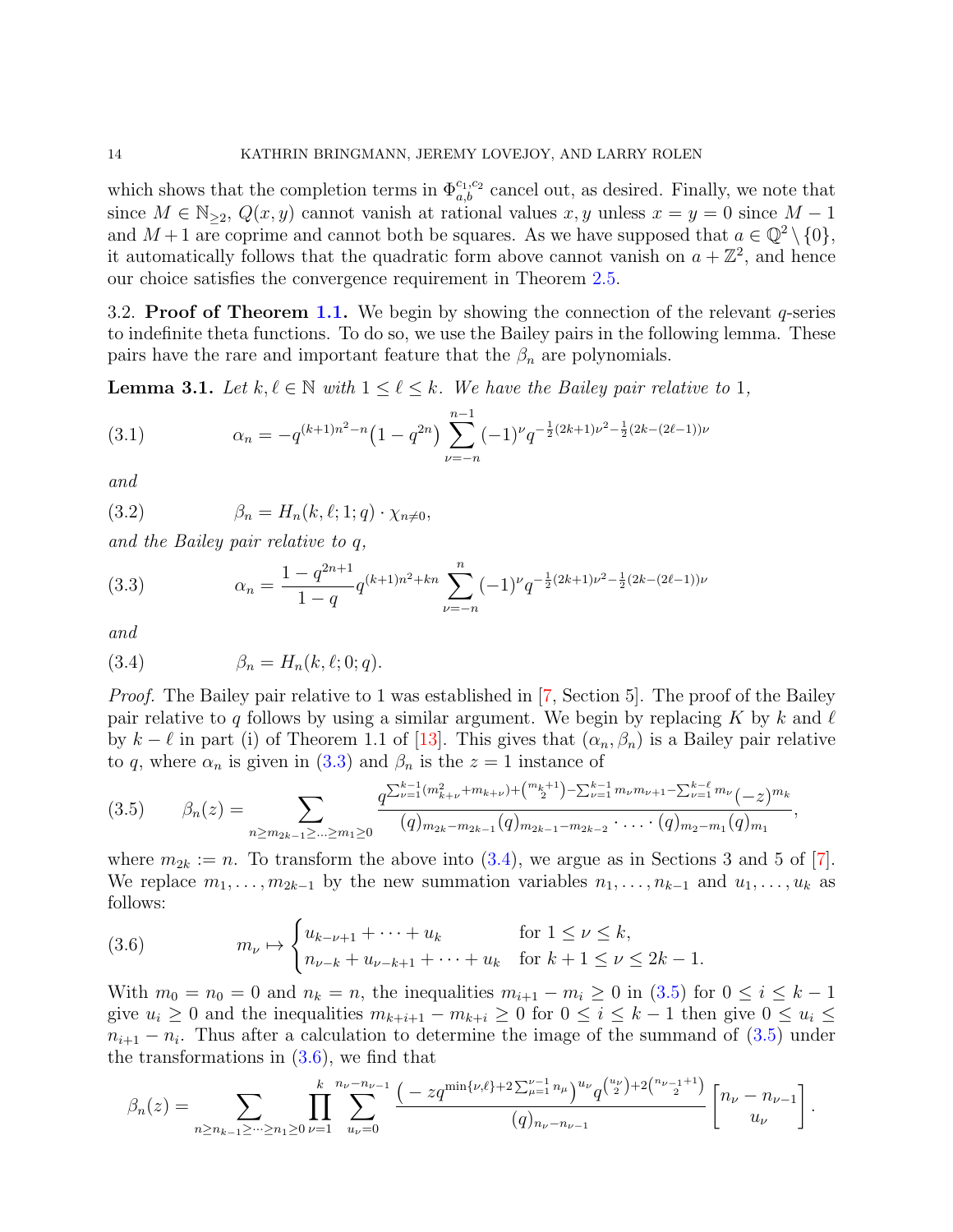By the  $q$ -binomial theorem

(3.7) 
$$
\sum_{u=0}^{n} (-z)^{u} q^{\binom{u}{2}} \begin{bmatrix} n \\ u \end{bmatrix} = (z)_n,
$$

each of the sums over  $u_{\nu}$  may be carried out, giving

$$
\beta_n(z) = \sum_{n \ge n_{k-1} \ge \dots \ge n_1 \ge 0} \prod_{\nu=1}^k q^{2\binom{n_{\nu-1}+1}{2}} \frac{\left(zq^{\min\{\nu,\ell\}+2\sum_{\mu=1}^{\nu-1} n_{\mu}\right)} n_{\nu} - n_{\nu-1}}{(q)_{n_{\nu}-n_{\nu-1}}}.
$$

Using the fact that

$$
\begin{bmatrix} n \\ k \end{bmatrix}_q = \frac{(q^{k+1})_{n-k}}{(q)_{n-k}},
$$

we then have

$$
\beta_n(1) = \sum_{n \ge n_{k-1} \ge \dots \ge n_1 \ge 0} \prod_{\nu=1}^k q^{2\binom{n_{\nu-1}+1}{2}} \begin{bmatrix} \min\{\nu,\ell\} - 1 + n_{\nu} - n_{\nu-1} + 2 \sum_{\mu=1}^{\nu-1} n_{\mu} \end{bmatrix}
$$
  
= 
$$
\sum_{n \ge n_{k-1} \ge \dots \ge n_1 \ge 0} \prod_{\nu=1}^{k-1} q^{2\binom{n_{\nu+1}}{2}} \begin{bmatrix} \min\{\nu,\ell-1\} + n_{\nu+1} - n_{\nu} + 2 \sum_{\mu=1}^{\nu} n_{\mu} \end{bmatrix},
$$

in agreement with the  $H_n(k, \ell; 0; q)$ , defined in [\(1.1\)](#page-0-0).

Remark. The referee has observed that Lemma [3.1](#page-13-4) could also be proved by using [\(1.3\)](#page-1-3) together with ideas from [\[17\]](#page-18-18).

With these Bailey pairs we prove the following key proposition.

# <span id="page-14-0"></span>Proposition 3.2. We have

$$
(3.8) \quad F_1(k,\ell;q) = \sum_{n\geq 0} \sum_{|\nu| \leq n} (-1)^{n+\nu} q^{(k+1)n^2 + kn + {n+1 \choose 2} - \frac{1}{2} \left( (2k+1)\nu^2 + (2k - (2\ell-1))\nu \right)} \left( 1 - q^{2n+1} \right),
$$
\n
$$
F_2(k,\ell;q) = \frac{1}{2} \sum_{n\geq 0} \sum_{|\nu| \leq n} (-1)^{n+\nu} q^{(k+1)n^2 + kn - \frac{1}{2} \left( (2k+1)\nu^2 + (2k - (2\ell-1))\nu \right)} \left( 1 - q^{2n+1} \right),
$$
\n
$$
F_3(k,\ell;q) = -\sum_{n\geq 1} \sum_{\nu=-n}^{n-1} (-1)^{n+\nu} q^{(k+1)n^2 + \binom{n}{2} - \frac{1}{2} \left( (2k+1)\nu^2 + (2k - (2\ell-1))\nu \right)} \left( 1 + q^n \right),
$$
\n
$$
F_4(k,\ell;q) = -2 \sum_{n\geq 1} \sum_{\nu=-n}^{n-1} (-1)^{n+\nu} q^{(k+1)n^2 - \frac{1}{2} \left( (2k+1)\nu^2 + (2k - (2\ell-1))\nu \right)}.
$$

*Proof.* The first two identities follow upon using the Bailey pair in  $(3.1)$  and  $(3.2)$  in equations  $(2.2)$  and  $(2.3)$ , while the second two use  $(3.3)$  and  $(3.4)$  in equations  $(2.4)$  and  $(2.5)$ .  $\Box$ 

We are now ready to prove our main result.

 $\Box$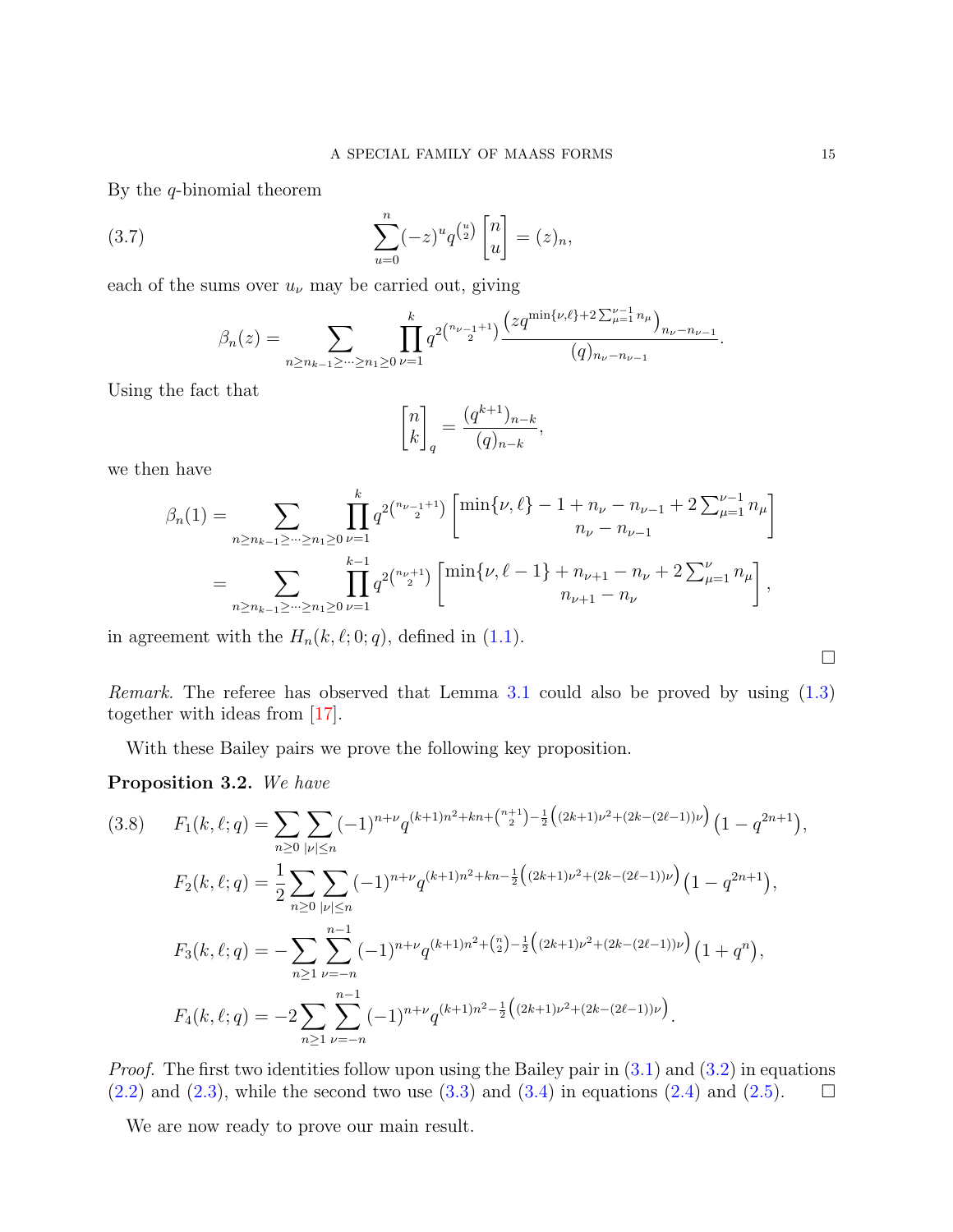Proof of Theorem [1.1.](#page-3-0) We first apply Theorem [1.2](#page-3-2) to the indefinite theta function representations of the  $F_{\nu}$ , given in Proposition [3.2.](#page-14-0) We begin with  $F_1$ . Using the term  $(1 - q^{2n+1})$  to split the right-hand side into two sums and then replacing n by  $-n-1$  in the second sum, we obtain

$$
F_1(k, \ell; q) = \left(\sum_{n \pm \nu \ge 0} + \sum_{n \pm \nu < 0} \right) (-1)^{n+\nu} q^{(k+1)n^2 + kn + \binom{n+1}{2} - \frac{1}{2} \left( (2k+1)\nu^2 + (2k - (2\ell-1))\nu \right)}.
$$

By completing the square, we directly compute that

$$
q^{\frac{(2k+1)^2}{8(2k+3)}-\frac{(2k-2\ell+1)^2}{8(2k+1)}}F_1(k,\ell;q)=\left(\sum_{n\pm\nu\geq 0}+\sum_{n\pm\nu<0}\right)(-1)^{n+\nu}q^{\frac{1}{2}(2k+3)\left(n+\frac{2k+1}{2(2k+3)}\right)^2-\frac{1}{2}(2k+1)\left(\nu+\frac{2k-2\ell+1}{2(2k+1)}\right)^2}.
$$

We claim that the right-hand side is equal to  $S_{a,b,M}$  defined in [\(1.14\)](#page-3-3) with  $M = 2k + 2, a =$  $(\frac{2k+1}{2(2k+3)}, \frac{2k-2\ell+1}{2(2k+1)})^{\mathrm{T}}$ , and  $b = (\frac{1}{2(2k+3)}, \frac{1}{2(2k+1)})^{\mathrm{T}}$ . The summand is directly seen to match that of  $(1.14)$ . To show that the summation bounds are correct, we use the restrictions on k and  $\ell$  to verify the inequalities  $0 < a_1 \pm a_2 < 1$ . For example, to see this for  $a_1 - a_2$ , we note that

$$
a_1 - a_2 = \frac{(2k+3)\ell - 2k - 1}{(2k+3)(2k+1)}
$$

is positive exactly if  $\ell > (2k + 1)/(2k + 3)$ . As  $0 < (2k + 1)/(2k + 3) < 1$  and  $\ell \ge 1$ , this inequality automatically holds. To check the upper bound, note that  $a_1 - a_2 < 1$  exactly if  $\ell < \frac{2(k+2)(2k+1)}{2k+3}$ . This last expression is always bigger than k, and  $\ell$  is, by assumption, bounded by  $\vec{k}$ , so this inequality holds. The inequalities on  $a_1 + a_2$  may be checked in a similar manner. We then show that

$$
\gamma_M a + (\ell - 2k - 1) \begin{pmatrix} 1 \\ 1 \end{pmatrix} = a^*, \quad \gamma_M a^* + \ell \begin{pmatrix} 1 \\ 1 \end{pmatrix} = a, \quad \gamma_M b - \begin{pmatrix} 1 \\ 1 \end{pmatrix} = b^*, \text{ and } \gamma_M b^* = b
$$

and also that  $B(a, (-1, -1)^T) = -\ell \in \mathbb{Z}$  Theorem [1.2](#page-3-2) yields the first claim in Theorem [1.1](#page-3-0) for  $F_1$ , namely that it is the generating function for the positive coefficients of a Maass waveform. We return to the question of cuspidality of this Maass form below, after indicating the related calculations which must be performed on the other  $F_j$ .

In the case of  $F_2$ , we find in the same manner that  $F_2(k, \ell; q^2)$  is equal (up to a rational power of q) to  $\frac{1}{2}S_{a,b;M}$ , where  $M = 4k + 3$ ,  $a = (\frac{k}{2(k+1)}, \frac{2k-2\ell+1}{2(2k+1)})^{\mathrm{T}}$ , and  $b = (\frac{1}{8(k+1)}, \frac{1}{4(2k+1)})^{\mathrm{T}}$ . As above, we check that

$$
\gamma_M a + (2\ell - 4k - 1) \begin{pmatrix} 1 \\ 1 \end{pmatrix} = a^*, \quad \gamma_M a^* + (2\ell - 1) \begin{pmatrix} 1 \\ 1 \end{pmatrix} = a, \quad \gamma_M b - \begin{pmatrix} 1 \\ 1 \end{pmatrix} = b^*, \quad \text{and} \quad \gamma_M b^* = b.
$$

Here, we also have  $0 < a_1 \pm a_2 < 1$ , and we compute  $B(a, (-1, -1)^T) = -2\ell + 1 \in \mathbb{Z}$ , which establishes the theorem for  $F_2$ .

For  $F_3$ , we use the specializations  $M = 2k+2$ ,  $a = \left(-\frac{1}{2(2k+3)}, \frac{2k-2\ell+1}{2(2k+1)}\right)$ ,  $b = \left(\frac{1}{2(2k+3)}, \frac{1}{2(2k+1)}\right)$ , and find that  $0 < a_1 + a_2 < 1, -1 < a_1 - a_2 < 0$ 

$$
\gamma_M a + (\ell - k) \begin{pmatrix} 1 \\ 1 \end{pmatrix} = a^*, \quad \gamma_M a^* + (\ell - k - 1) \begin{pmatrix} 1 \\ 1 \end{pmatrix} = a, \quad \gamma_M b - \begin{pmatrix} 1 \\ 1 \end{pmatrix} = b^*, \quad \gamma_M b^* = b,
$$
  
and  $B(a, (-1, -1)^T) = k - \ell + 1$ .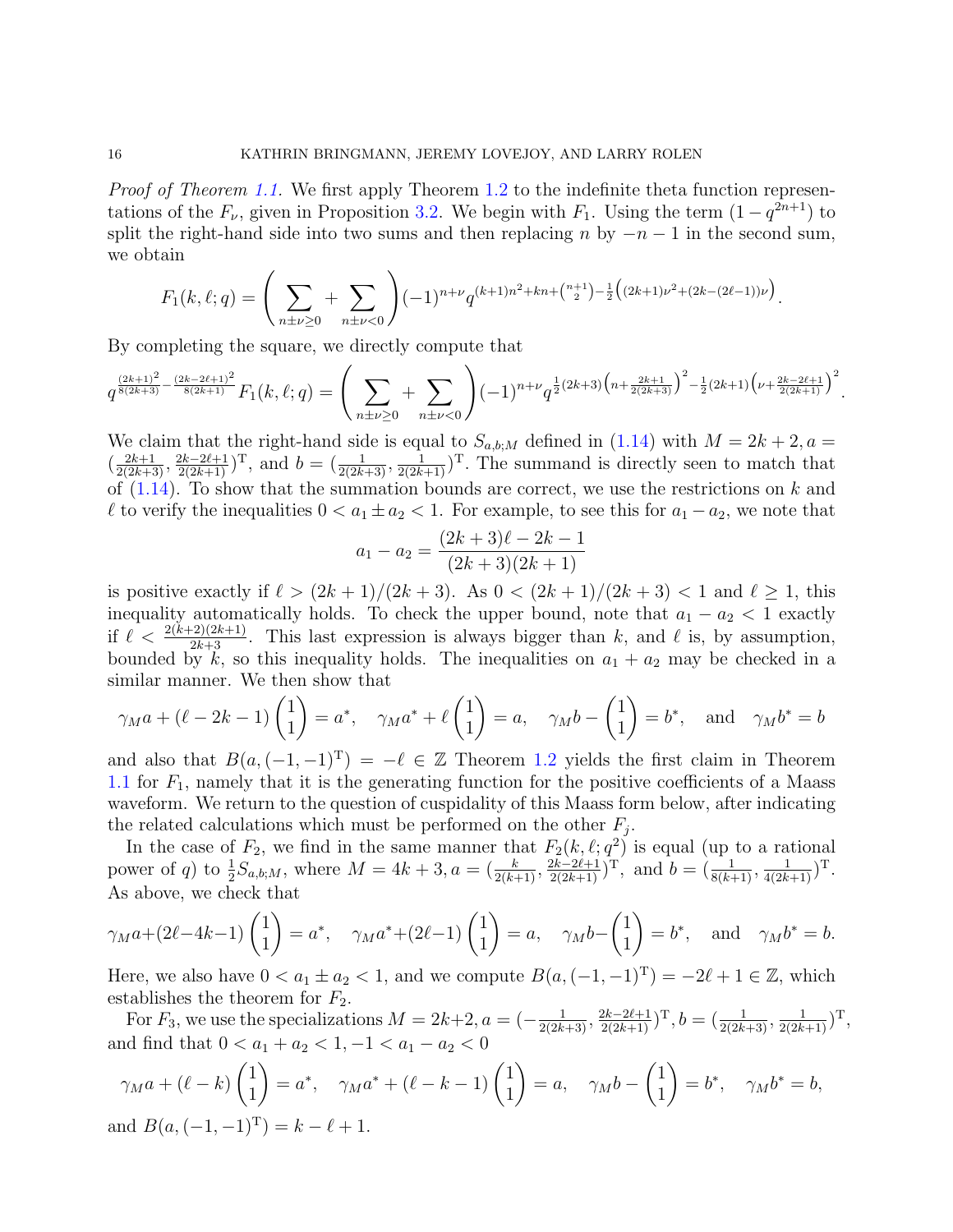Finally, for  $F_4$ , we have  $M = 4k + 3$ ,  $a = (0, \frac{2k-2\ell+1}{2(2k+1)})^T$ ,  $b = (\frac{1}{8(k+1)}, \frac{1}{4(2k+1)})^T$ , and calculate that  $0 < a_1 + a_2 < 1, -1 < a_1 - a_2 < 0$ , while

$$
\gamma_M a + (2\ell - 2k - 1) \begin{pmatrix} 1 \\ 1 \end{pmatrix} = a, \quad \gamma_M b^* = b, \quad \gamma_M b - \begin{pmatrix} 1 \\ 1 \end{pmatrix} = b^*,
$$

and  $B(a, (-1, -1)^T) = 2k - 2\ell + 1$ .

Thus, we have shown that the  $q$ -series in Theorem [1.1](#page-3-0) are indeed the positive parts of Maass forms. By the construction of Zwegers' Maass forms via the Fourier expansions in  $(2.3)$ , we see that the Maass forms here are all cuspidal at  $i\infty$  whenever they converge. Theorems [2.8](#page-10-0) and [1.3](#page-4-2) then imply that in fact each of the Maass forms in Theorem [1.1](#page-3-0) are indeed cusp forms.

3.3. Proof of Theorem [1.3.](#page-4-2) Theorem [1.3](#page-4-2) follows directly from Theorem [1.1](#page-3-0) and Theorem [2.8,](#page-10-0) together with the observation that the q-series in  $(1.4)$  converge (as they are finite sums) at all roots of unity, which implies that their radial limits exist and equal these values by Abel's theorem. Although Theorem [2.8](#page-10-0) is only stated for Maass forms with trivial multiplier for simplicity, a review of the proof shows that the method applies equally well to our Maass waveforms with multipliers.

# 4. Further questions and outlook

<span id="page-16-0"></span>There are several outstanding questions which naturally arise from the main results considered here. In what follows, we outline five interesting directions for future investigation.

1). As the example of  $\sigma$ ,  $\sigma^*$  indicates, it is worthwhile to look at the negative coefficients of the related Maass form. Thus, it is natural to ask: are there nice hypergeometric representations for the q-series formed by the negative coefficients of the Maass forms  $G_{j,k,\ell}$  in Theorem [1.2?](#page-3-2) For example, one such series has the shape

$$
\sum_{\substack{n,\nu \in \mathbb{Z} \\ |(M+1)n + M-1| < 2|(M-1)\nu + M-1-2\ell|}} (-1)^{n+\nu} q^{-\frac{1}{8(M+1)(M-1)}} \left( (M-1)(2(M+1)n + M-1)^2 - (M+1)(2(M-1)\nu + M-1-2\ell)^2 \right).
$$

If so, do they have relations to the q-hypergeometric series defining the  $F_j$ -functions, as  $\sigma$  and  $\sigma^*$  satisfy? Such a connection could help explain relationships between passing from positive to negative coefficients of Maass waveforms and letting  $q \mapsto q^{-1}$  in q-hypergeometric series. Examples of such relationships were observed by Li, Ngo, and Rhoades [\[12\]](#page-18-9), and further commented on in [\[9\]](#page-18-11). However, the authors were unable to identify suitable Bailey pairs to make this idea work in our case.

2). As in Theorem [2.5,](#page-8-3) we may also think of the Maass forms corresponding to the  $F_i$ -functions as components of vector-valued Maass waveforms (as discussed in detail for the  $\sigma, \sigma^*$  case in [\[19\]](#page-18-10)). Is it possible to find nice q-hypergeometric interpretations for the corresponding positive (or negative) coefficients of the other components of such vectors as well? That is, are the q-series associated to the expansions of the Maass waveforms at other cusps than  $i\infty$  interesting from a q-series or combinatorial point of view?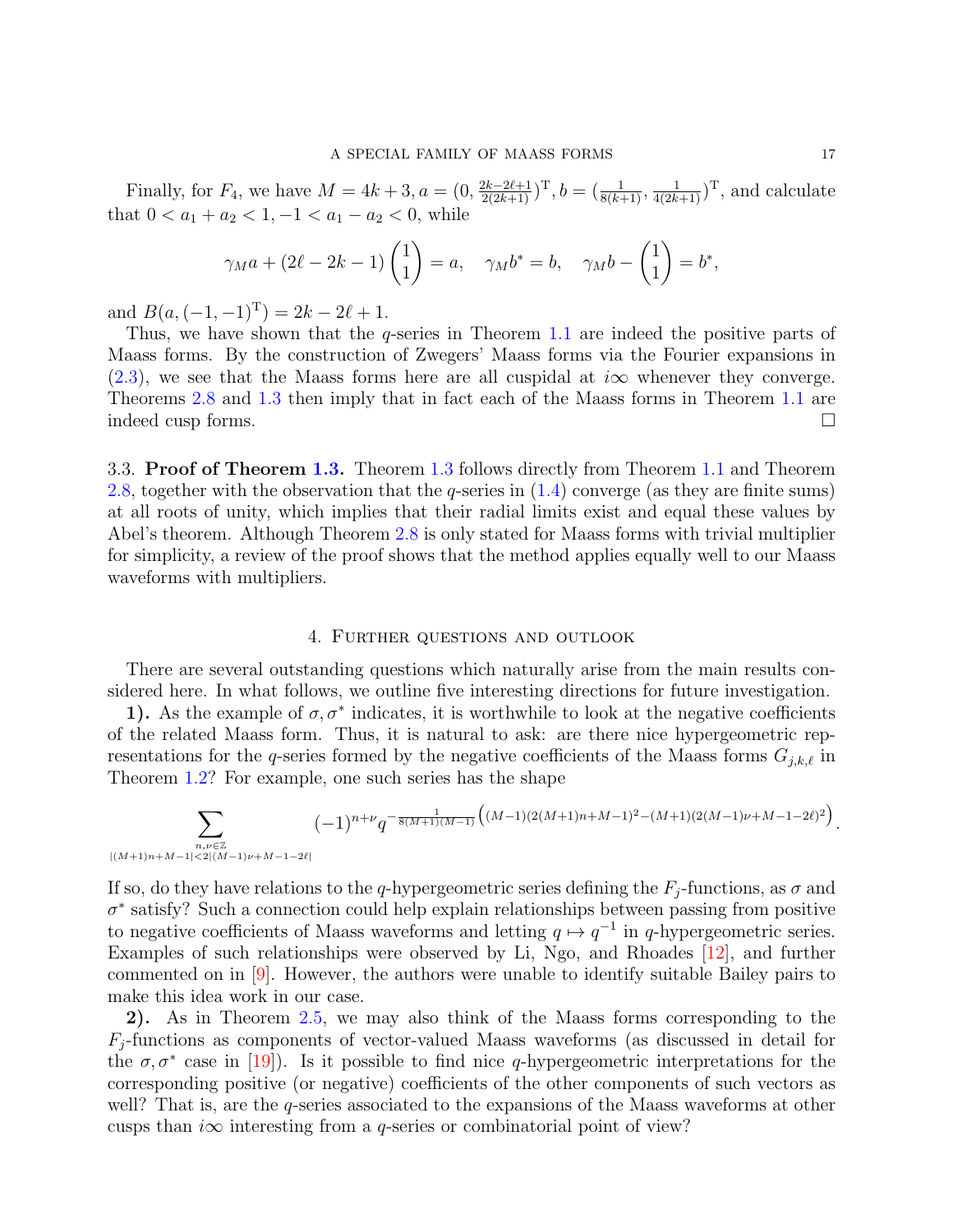**3).** Define the *q*-series

$$
\mathcal{U}_k^{(\ell)}(x;q) := \sum_{n\geq 0} q^n(-x)_n \left(\frac{-q}{x}\right)_n H_n(k,\ell;0;q).
$$

These are analogous to the series  $U_k^{(\ell)}$  $\binom{f^{(k)}}{k}(x;q)$ , defined by Hikami and the second author [\[7\]](#page-18-0) by

$$
U_k^{(\ell)}(x;q) := q^{-k} \sum_{n \ge 1} q^n (-xq)_{n-1} \left( \frac{-q}{x} \right)_{n-1} H_n(k,\ell;1;q).
$$

At roots of unity the functions  $U_k^{(\ell)}$  $\binom{k}{k}(-1; q)$  are (vector-valued) quantum modular forms which are "dual" to the generalized Kontsevich-Zagier functions

$$
F_k^{(\ell)}(q) := q^k \sum_{n_1,\dots,n_k \ge 0} (q)_{n_k} q^{n_1^2 + \dots + n_{k-1}^2 + n_\ell + \dots + n_{k-1}} \prod_{j=1}^{k-1} \left[ \begin{matrix} n_{j+1} + \delta_{j,\ell-1} \\ n_j \end{matrix} \right],
$$

in the sense that

$$
F_k^{(\ell)}(\zeta_N) = U_k^{(\ell)}(-1; \zeta_N^{-1}),
$$

where  $\zeta_N := e^{2\pi i/N}$ . Are the  $\mathcal{U}_k^{(\ell)}$  $k_k^{(\ell)}(-1; q)$  also quantum modular forms like the  $U_k^{(\ell)}$  $k^{(\ell)}(-1;q)$ ? Are they related at roots of unity to some sort of Kontsevich-Zagier type series?

4). Using Bailey pair methods one can show that

$$
\mathcal{U}_{k}^{(\ell)}(-x;q) = \frac{(x)_{\infty}(\frac{q}{x})_{\infty}}{(q)_{\infty}^{2}} + \sum_{\substack{r,s,t \geq 0 \\ r \equiv s \pmod{2}}} \left(-1\right)^{\frac{r-s}{2}} x^{t} q^{\frac{r^{2}}{8} + \frac{4k+3}{4}rs + \frac{s^{2}}{8} + \frac{4k+3-2\ell}{4}r + \frac{1+2\ell}{4}s + t^{\frac{r+s}{2}}}{\binom{r+s}{2}}.
$$

This is analogous to [\[7\]](#page-18-0)

$$
U_k^{(\ell)}(-x;q) = -q^{-\frac{k}{2}-\frac{\ell}{2}+\frac{3}{8}} \frac{(xq)_{\infty}(\frac{q}{x})_{\infty}}{(q)_{\infty}^2}
$$
  
 
$$
\times \left(\sum_{\substack{r,s,t \geq 0 \\ r \not\equiv s \pmod{2}}} + \sum_{\substack{r,s,t < 0 \\ r \not\equiv s \pmod{2}}} \right) (-1)^{\frac{r-s-1}{2}} x^t q^{\frac{r^2}{8}+\frac{4k+3}{4}rs + \frac{s^2}{8}+\frac{1+\ell+k}{2}r + \frac{1-\ell+k}{2}s + t^{\frac{r+s+1}{2}}}.
$$

What sort of modular behavior is implied by these expansions?

5). As per the discussion in [\[12\]](#page-18-9), there is hope that the Maass forms in Theorem [1.1](#page-3-0) are related to Hecke characters or multiplicative  $q$ -series. In fact, such connections were related to all related examples of q-hypergeometric examples found in the literature, although finding a general formulation seems intractable at the moment since as the discriminants of the quadratic fields grow, explicitly identifying such characters becomes computationally difficult.